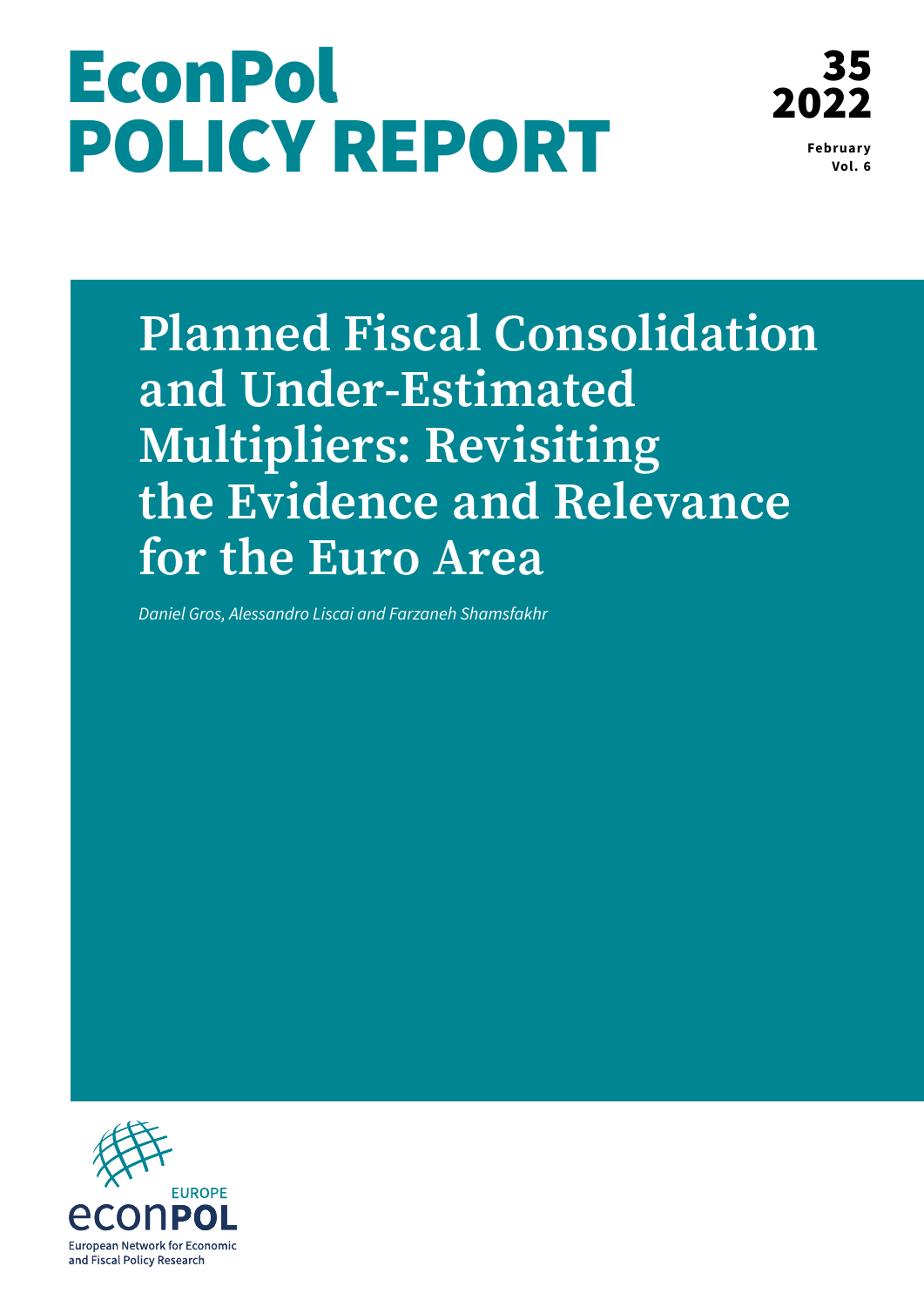EconPol Europe - a joint policy initiative of





EconPol is CESifo's economic policy platform. With key support from the ifo Institute, it seeks to leverage CESifo's globe-spanning network of 1800 high-ranked economists - eleven of whom have won the Nobel Prize - and ifo's decades-deep research expertise to provide well-founded advice to European policymakers. Drawing on the wide range of specializations of its members, EconPol's mission is to

, 1 12013, 139,5621  $\boxtimes$ ,  $\boxtimes$  ) 6 139,563,1956  $\boxtimes$ evolving challenges faced by the European Union, to the ultimate benefit of all its



member states.

EconPol POLICY BRIEF A publication of the CESifo Research Network

Publisher and distributor: CESifo GmbH Poschingerstr. 5, 81679 Munich, Germany **MADO**, X Editors: Clemens Fuest, Mathias Dolls Reproduction permitted only if source is stated and copy is sent to CESifo.

EconPol Europe: www.econpol.eu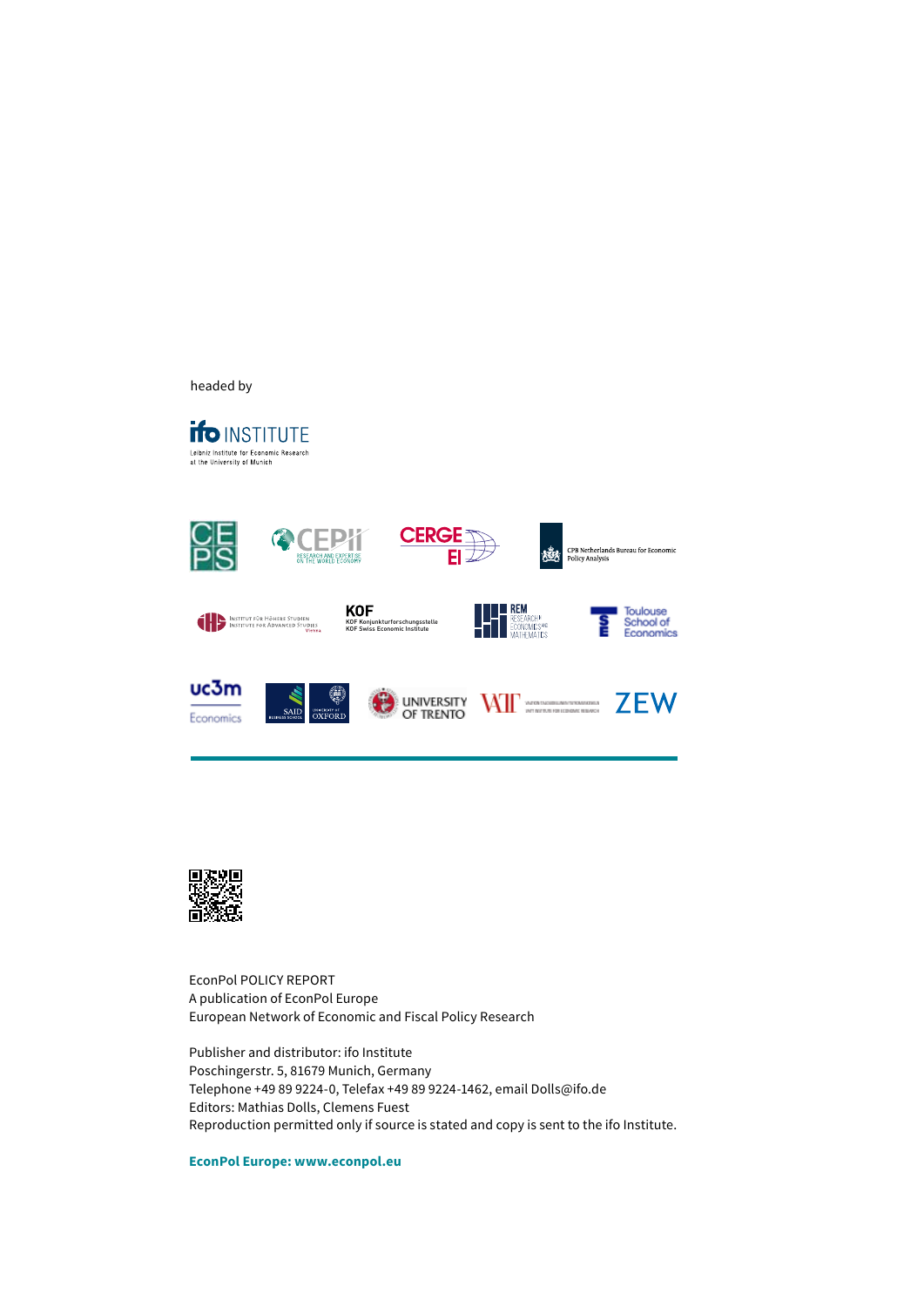## Planned Fiscal Consolidation and Under-Estimated Multipliers: Revisiting the Evidence and Relevance for the Euro Area

Daniel Gros, Alessandro Liscai and Farzaneh Shamsfakhr

## **Abstract**

The Great Financial Crisis caused a deep recession and led to very large public deficits. When financial market tensions erupted, many European countries were forced to reduce their deficits. This 'austerity' is often credited with the disappointingly slow recovery during the years after the financial crisis. One reason for such a slow recovery could have been that the impact of a reduction in the fiscal deficits is larger than anticipated during a recession, especially if it is accompanied by financial market tensions. At the height of the financial crisis and in its immediate aftermath, this might not have been properly taken into account.

Blanchard and Leigh (2013) pioneered a novel approach which suggests that one can recover the under-estimation of fiscal policy multipliers by examining the link between surprises in output growth and planned fiscal consolidation.

In this paper, we provide an analytical framework for this approach, which clearly shows that one cannot just explain output surprises with planned fiscal consolidation. One also has to take into account actual fiscal consolidations (which are sometimes not highly correlated with the planned fiscal adjustments).

We also replicate the Blanchard and Leigh approach using the (spring) forecasts released by the European Commission between 2004 and 2019, finding that fiscal multipliers were higher than assumed in forecasts mainly in one particular crisis year, i.e. 2011, but the best estimate of the true multiplier never exceeds one.

We conclude that the narrative whereby austerity had large, and not properly anticipated negative effects, on output growth is simply not validated by the available data.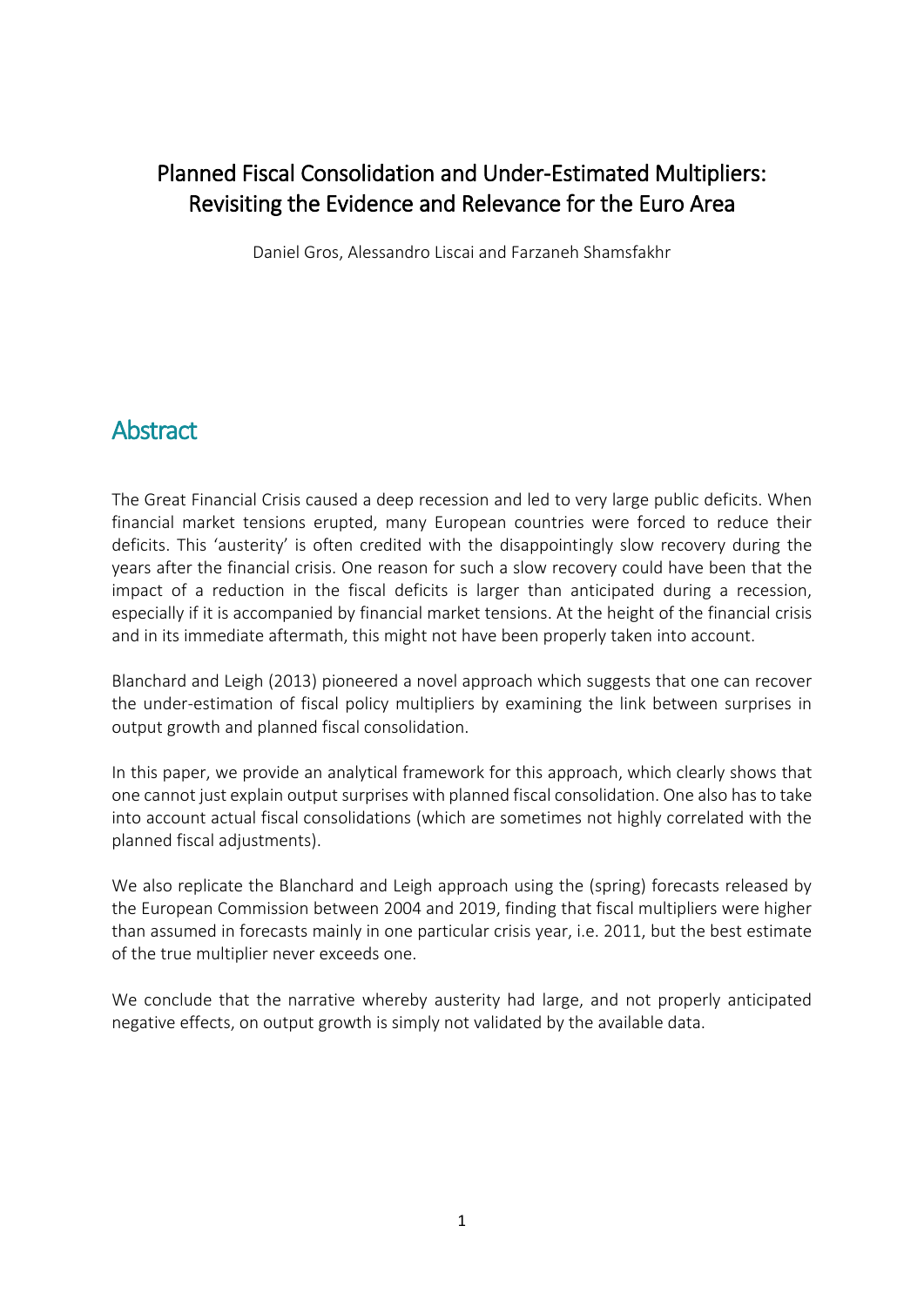## 1. Introduction

During recessions, especially during recessions accompanied by financial stress, the fiscal multiplier (measuring the impact that increases of deficit spending will produce on output) should be higher because more agents (both households and firms) are more likely to be cash constrained (DeLong et al., 2012).

The hypothesis advanced by Blanchard and Leigh (2013) is that during the aftermath of the late 2000s Great Financial Crisis policymakers might not have considered these arguments, stating that multipliers could be higher than normal. They propose to test this hypothesis by relating planned fiscal consolidations to surprises in growth. They argue that if forecasters under-estimate the multipliers, growth should be lower than expected for countries undertaking a fiscal consolidation, which they define as a lower structural fiscal balance, as measured by staff working for the International Monetary Fund (IMF).

The basis of the approach proposed by Blanchard and Leigh (the BL approach) is that a correlation between planned fiscal consolidation and growth surprises constitutes evidence for an under- or over-estimate of the fiscal multipliers used in budgetary planning. This is because if the planners had used the right multiplier, growth surprises should not be correlated with the size of the planned consolidation. However, this argument also applies to actual fiscal consolidation. The size of the actual fiscal consolidation implemented should not be correlated with growth surprises if the planners had used the correct multiplier – in other words, if the forecasts are unbiased. We show more formally within a simple analytical framework that a regression of growth surprises on actual fiscal consolidation should in principle also yield an estimate of the difference between the actual multiplier and the one used by the forecasters.

The BL approach links (ex-post) growth forecast errors to (ex-ante) planned fiscal consolidation. The actual deficit does not appear at all in the regressions. Neglecting the actual deficit would not be a matter of interest if only the planned and the actual fiscal consolidation were very highly correlated. However, we document below that this is not always the case. For many years one finds that the correlation between the actual and the planned fiscal consolidation is rather low.

Ignoring the importance of actual fiscal policy introduces an omitted variable bias because the decision not to implement a fiscal plan is very likely to be related to actual growth and thus to the growth surprise which will be measured ex post.

One advantage of linking planned fiscal consolidations to growth surprises is that the value of the fiscal adjustment planned in a certain year is not subject to revision. However, the variable to be explained, i.e. growth surprises, is also revised as new data about actual growth becomes available. Estimates of the growth of real GDP can be assumed to be rather stable over time, at least for advanced countries with strong national accounting frameworks<sup>[1](#page-3-0)</sup>.

<span id="page-3-0"></span> $1$  However, we found that, using the IMF's WEO April 2019 data vintage as the data source for growth, the results are slightly different from the ones taken from the Blanchard and Leigh 2012 and 2013 publications, given that they used the growth rates as measured at that time.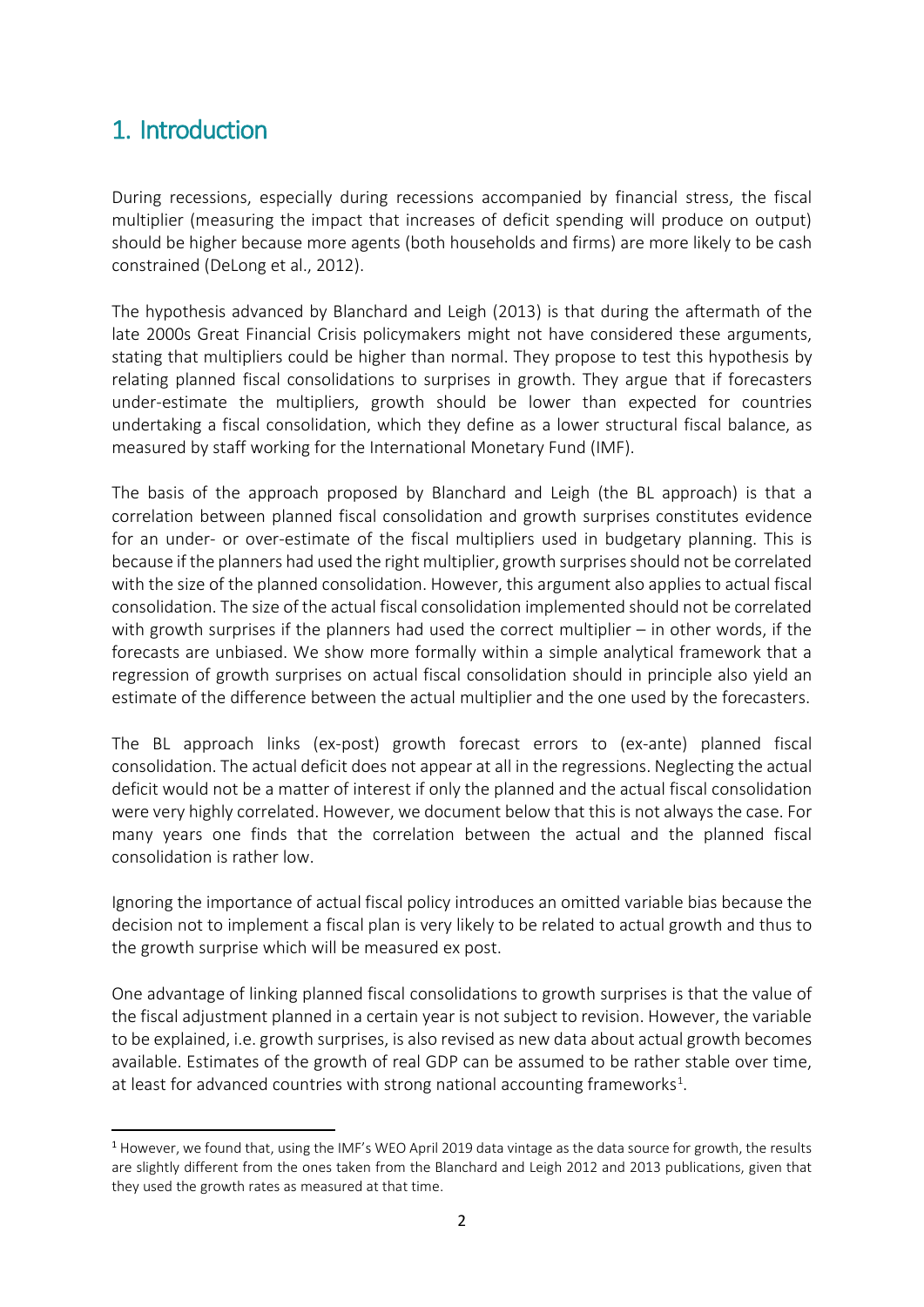One problem which the BL approach cannot avoid is that of defining the fiscal stance. It argues that the change in the structural balance of general government constitutes the appropriate measure of fiscal policy, and thus the basis for the multiplier to be estimated. The structural balance is defined as the actual balance adjusted for the effect of the cycle and one-off items which might be counted as expenditure, such as bank rescue operations. The latter affected a number of countries in the aftermath of the financial crisis. This means that it is preferable to use the structural balance, instead of the cyclically adjusted balance.

The cyclical adjustment, which is the first step in calculating the structural balance, creates conceptual problems because any statistic of the change in the structural balance cannot be divorced from a view about the evolution of the output gap. The output gap is defined as the difference between actual and potential output. There is a large body of literature on the measurement of potential output and the output gap (Kangur et al., 2019; see Blondeau et al., 2021 for an explanation of the approach used by the European Commission and the replication software) without any clear conclusion on which method is best. Different international organisations (the European Commission, OECD, IMF etc.) employ different methods and thus (sometimes) arrive at rather different results.

Estimates of the output gap became particularly variable when the financial crisis led to large falls in output, suggesting that potential output had been lower than previously estimated as the fall in output was not accompanied by deflation. What is called 'planned' fiscal consolidation by Blanchard and Leigh is thus in reality the result of IMF staff making a judgement on the likely change in the headline deficit combined with a view concerning the change in the output gap. Another organisation might have a different definition of the output gap and thus could come to quite different conclusions regarding the fiscal stance. The importance of these differences will be documented below.

Existing contributions in the literature have used this approach of linking growth surprises to planned fiscal adjustment and have generally confirmed the original BL results (at least for the crisis period), see Ramey (2019) or Mohlmann and Suyker (2015). The exception is Cronin and McQuinn (2021), who find that 'multiplier estimates in the EU have been overestimated in the post-crisis period'. However, these papers do not explicitly consider which analytical framework would make this approach appropriate.

This paper proceeds as follows. The following section presents a simple analytical framework which formalises the idea that growth surprises should be linked to the difference between the true multiplier and those used in forecasts. This is followed by a brief description of the data used in our empirical work, showing the differences between forecasts made by IMF staff and those made by the European Commission, which are much more policy relevant. Section 4 then mainly presents the results using Commission data. Section 5 concludes.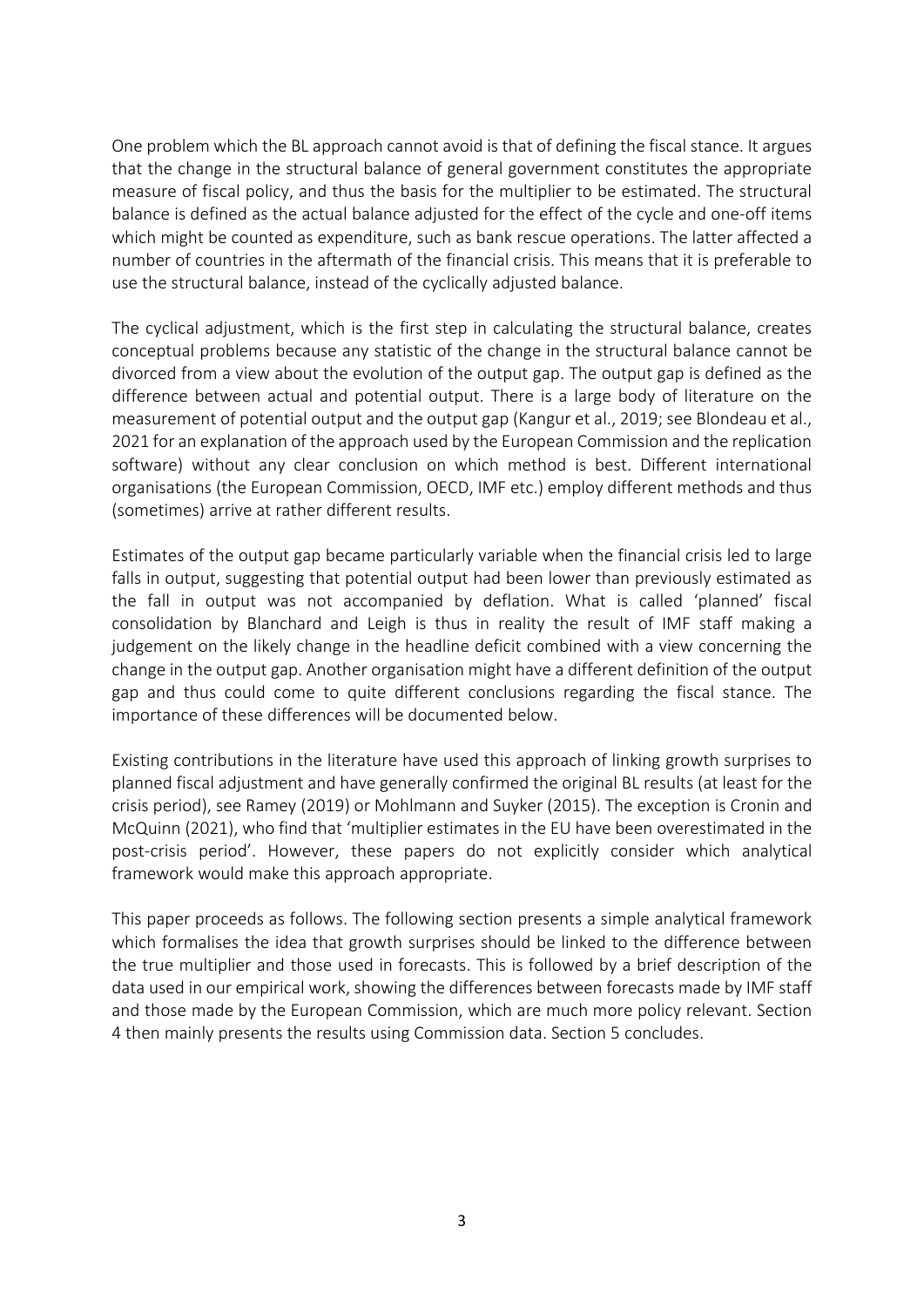## 2. Analytical framework

It is notoriously difficult to estimate the multiplier effect of fiscal policy (see Ramey, 2019 for a recent survey). One cannot just correlate actual fiscal policy with actual growth because fiscal policy not only influences demand, but also reacts to the overall state of the economy.

The BL approach seemed to provide a new avenue by focussing on growth surprises. It argues that the correlation between growth surprises and planned fiscal policy should yield information about the difference between the multiplier used to make forecasts and the real one. The purpose of this section is to provide a simple analytical framework to capture this basic idea.

We start with a simple definition of the growth forecast error, defined as:

#### *Equation 1*

### growth forecast error  $\equiv y_{t+1} - F_t y_{t+1}$

Following Blanchard and Leigh, we consider the forecast prepared in period t for t+1. But the growth refers to the percentage difference in GDP between t-1 and t. We use the notation F instead of the expectations operator E because the empirical work uses forecasts from international institutions, which do not necessarily represent optimal expectations (and maybe do not even reflect the expectations of the staff of these institutions as the forecasts have to be based on assumptions which may not be realistic. Moreover, the published forecasts are often subject to political pressure).

The two elements of the growth forecast error can now be described separately:

Actual growth is determined by the sum of potential growth,  $\bar{v}$  (implicitly over the two-year period between t+1 and t) and the impact of the fiscal adjustment (the two-year change in the structural balance) denoted by  $sb_{t+1}$ . The key object of the exercise is the impact of the fiscal adjustment on output, which is given by the product of the actual fiscal adjustment (between t+1 and t-1) times the true multiplier,  $\mu$ , plus a surprise term, an exogenous shock denoted by  $e_{t+1}$ ., which is distributed i.i.d. with mean zero.

### *Equation 2*

$$
y_{t+1} = \bar{y} - \mu s b_{t+1} + e_{t+1}
$$

The multiplier is defined as a positive value (a positive value for structural balance indicates a higher surplus, which should have a negative impact on demand).

Expected growth refers, for this line of research, to the growth forecast of the international organisation whose data is used in the empirical analysis. It is determined using the estimate by the government of potential growth, denoted by  $g_t$ , plus the forecast of the fiscal adjustment ( $\widehat{s}b_{t+1}$ ) multiplied by the estimate of the fiscal multiplier, denoted by  $\hat{\mu}$ . The potential growth rate (as assumed by the forecaster) has a time index as it could vary over time (as new information about actual growth is released). However, as it will be shown below, this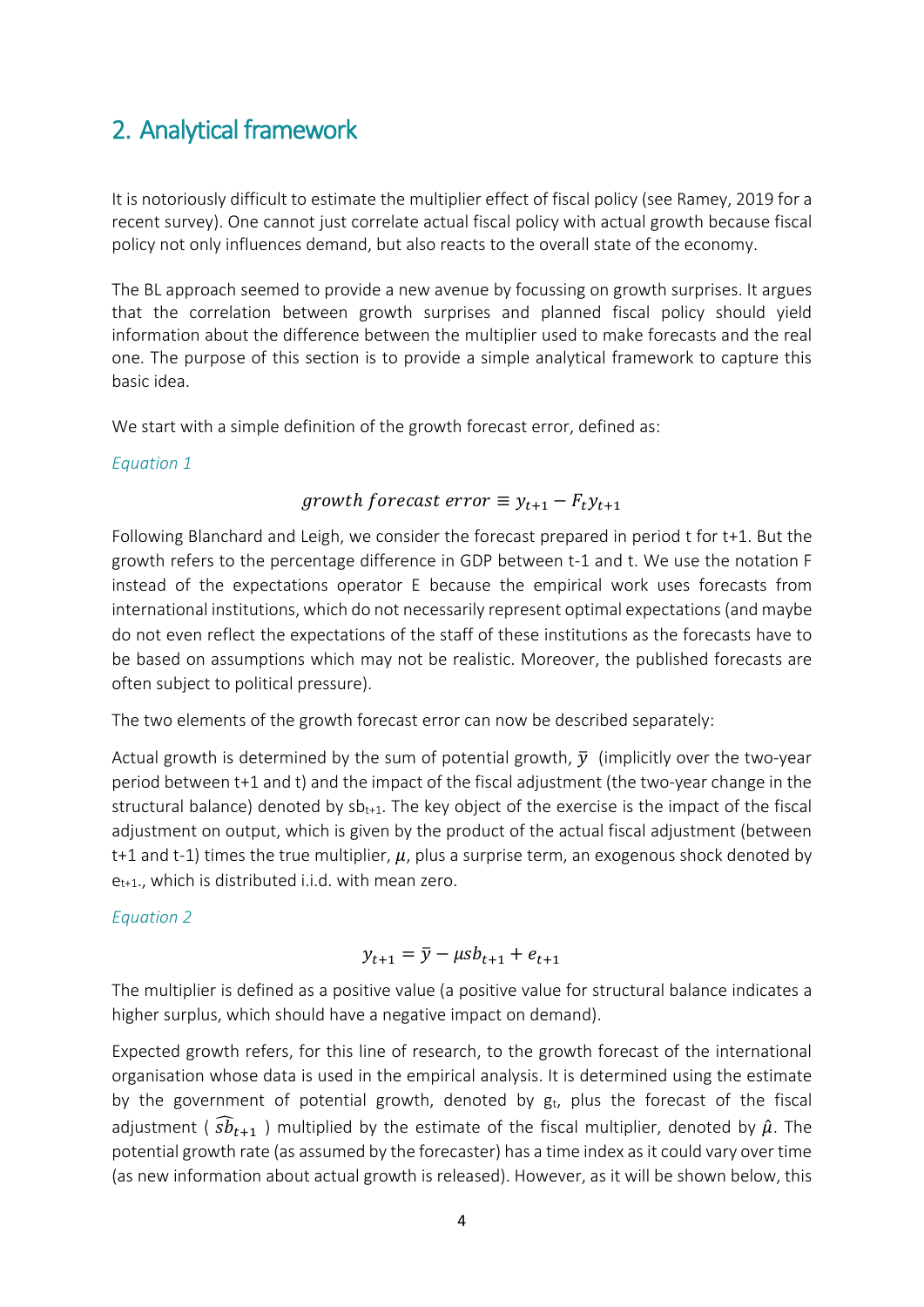element is not relevant for the cross-sectional correlations. Actual potential growth,  $\bar{v}$ , is assumed to be constant over time, but of course potentially different across countries. Beaudry and Willems (2022) analyse the factors which determine IMF growth forecasts (including the bias of mission chiefs).

The growth forecast is thus given by:

*Equation 3*

$$
F_t y_{t+1} = g_t - \hat{\mu} \widehat{sb}_{t+1}
$$

The forecasts considered in applied work are *de facto* of the institution whose data is analysed. These forecasts could be quite different from those of the government. In this sense it is not appropriate to speak of 'planned' fiscal consolidation.

A key element in equations (2) and (3) is the absence of any hysteresis effects (Fatás and Summers, 2016; Genchert et al., 2019). If fiscal policy had any delayed effects in future years, one would not be able to write the growth forecast as a function of the (change in) fiscal policy stance of only one year<sup>2</sup>.

The growth forecast error is simply given by the difference between actual and forecasted growth (equation 1):

*Equation 4*

$$
growth forecast error = \bar{y} - \mu s b_{t+1} - (g_t - \hat{\mu s} \bar{b}_{t+1}) + e_{t+1}
$$

*Equation 5*

$$
growth\ for\ exact\ error = (\bar{y} - g_t) - (\mu s b_{t+1} - \hat{\mu s} \bar{b}_{t+1}) + e_{t+1}
$$

The surprise in growth is thus given by the sum of two elements, the over- or under-estimation of potential growth and the combined impact of the difference between estimated and real multipliers and actual versus planned fiscal adjustment. This second element can be split into the deficit implementation surprise times the true multiplier and the planned adjustment times the error in the multiplier.

### *Equation 6*

$$
growth\, for \textit{ecast error} = (\bar{y} - g_t) - \mu \left(s b_{t+1} - \widehat{s b}_{t+1}\right) + (\hat{\mu} - \mu) \widehat{s b}_{t+1} + e_{t+1}
$$

The intuition that growth forecast errors and 'planned' fiscal adjustments should yield information about the differences between the assumed and the actual multiplier is thus fully confirmed in this simple set-up.

<span id="page-6-0"></span><sup>&</sup>lt;sup>2</sup> This also implies that the two-stage procedure employed by Fatás and Summers (2018) is not valid. These authors use the predicted growth impact of planned fiscal consolidation as a proxy for the impact of fiscal policy on output in the short run for a second regression in which they explain longer run growth shortfalls. However, their first stage regression yields only an estimate of the impact of planned fiscal policy, not of actual fiscal policy.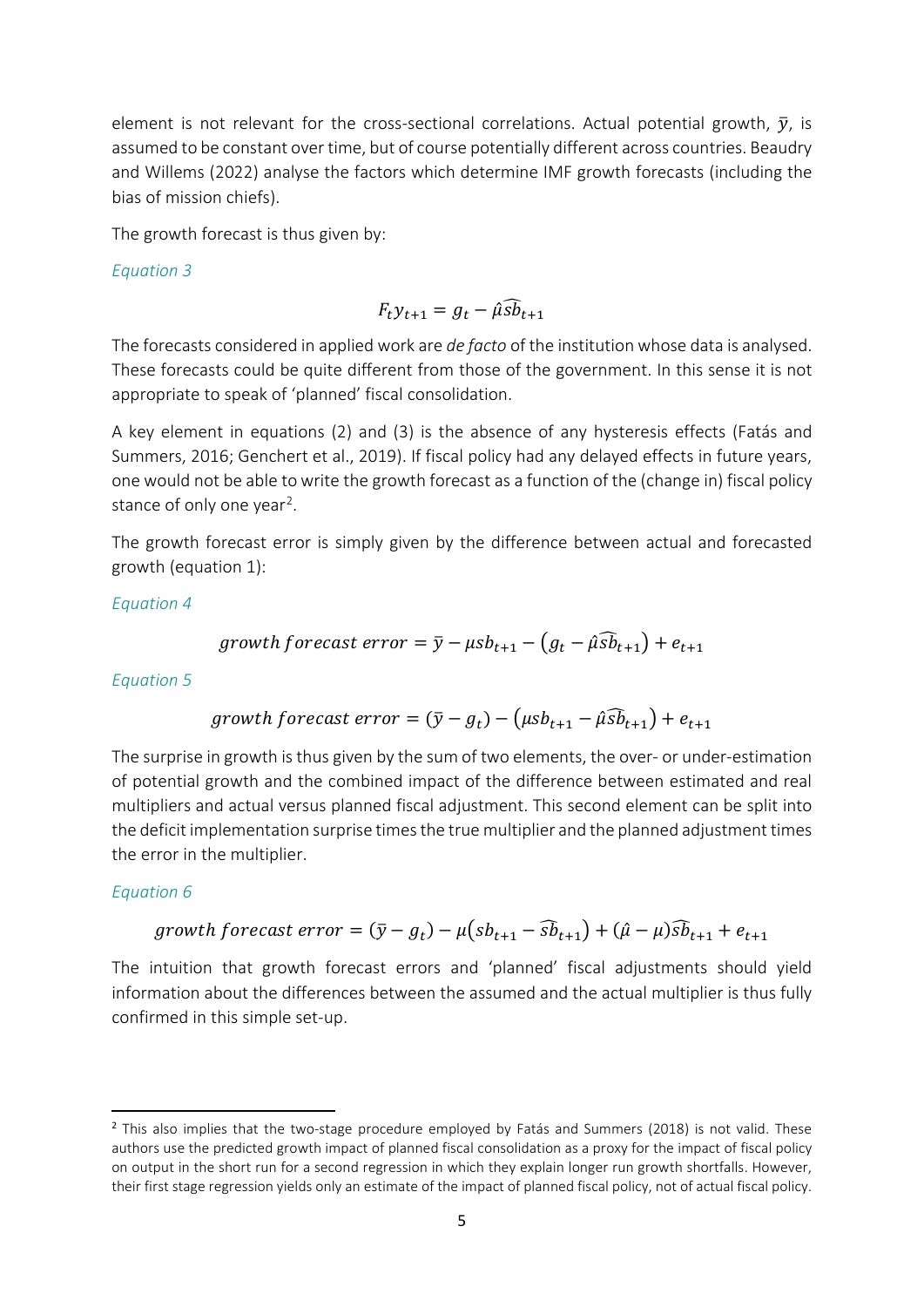However, the equation above is not the only way the determinants of the growth forecast error can be written. Another way would be to add and subtract  $\hat{\mu} s b_{t+1}$ , which yields:

### *Equation 7*

### growth forecast error =  $(\bar{y} - g_t) + \hat{\mu}(s b_{t+1} - \widehat{s} \bar{b}_{t+1}) + (\hat{\mu} - \mu)s b_{t+1} + e_{t+1}$

Given any actual structural surplus, a growth forecast error must follow if the multiplier used to make that growth forecast is wrong, and the forecast error should be proportional to the difference between the true multiplier and the one used to make the forecast. This immediately suggests that one could also relate growth forecast errors to actual fiscal consolidation and should expect the same result as using planned fiscal consolidation. This will be exploited more fully below.

The key question for Blanchard and Leigh is whether at a particular point in time, i.e. when the economy is in deep recession, the multiplier can be higher than assumed by the forecaster (Blanchard and Leigh use IMF data, and thus implicitly refer to the forecasts of IMF staff, which might not coincide with the budgetary planning done by the countries concerned). Blanchard and Leigh thus perform a cross-sectional analysis of the growth forecast error at time t, across a set of countries, indexed by i. In this simply analytical framework one should then estimate the following cross-section equation:

#### *Equation 8*

## growth forecast  $error_{t,i} = (\bar{y}_i - g_{t,i}) - \mu_i (sb_{t+1,i} - \widehat{sb}_{t+1,i}) + (\widehat{\mu}_i - \mu_i)\widehat{sb}_{t+1,i} + e_{t+1,i}$

The cross-section analysis must be based on the assumption that the multipliers are the same across countries. This is a key assumption, which is difficult to maintain if one considers the underlying hypothesis of this work, namely that in the wake of a financial crisis the multiplier should be higher. This argument should logically also imply that if the financial systems of different countries are affected differently by a financial crisis, they should also experience different increases in multipliers. The period originally considered by Blanchard and Leigh was around 2010/11, which represents the aftermath of the global financial crisis that began in 2007/8. The sovereign debt crisis in the euro area, which peaked in 2011/12, had even more differentiated effects as the banking systems of some countries were impacted by considerable financial stress, while those of Germany and most northern European countries actually experienced capital inflows. The assumption that the multiplier for fiscal policy is the same thus seems particularly difficult to defend for the years Blanchard and Leigh chose to highlight to seek confirmation and validation for their approach.

However, the assumption that the fiscal multipliers are the same across countries is necessary to perform a cross-section analysis. The subscript i for the multipliers will therefore be henceforth suppressed<sup>3</sup>.

<span id="page-7-0"></span>**<sup>.</sup>** <sup>3</sup> *A priori*, one would have thus expected that the financial stress within the euro area after 2010 would have led to a very different impact on the multipliers.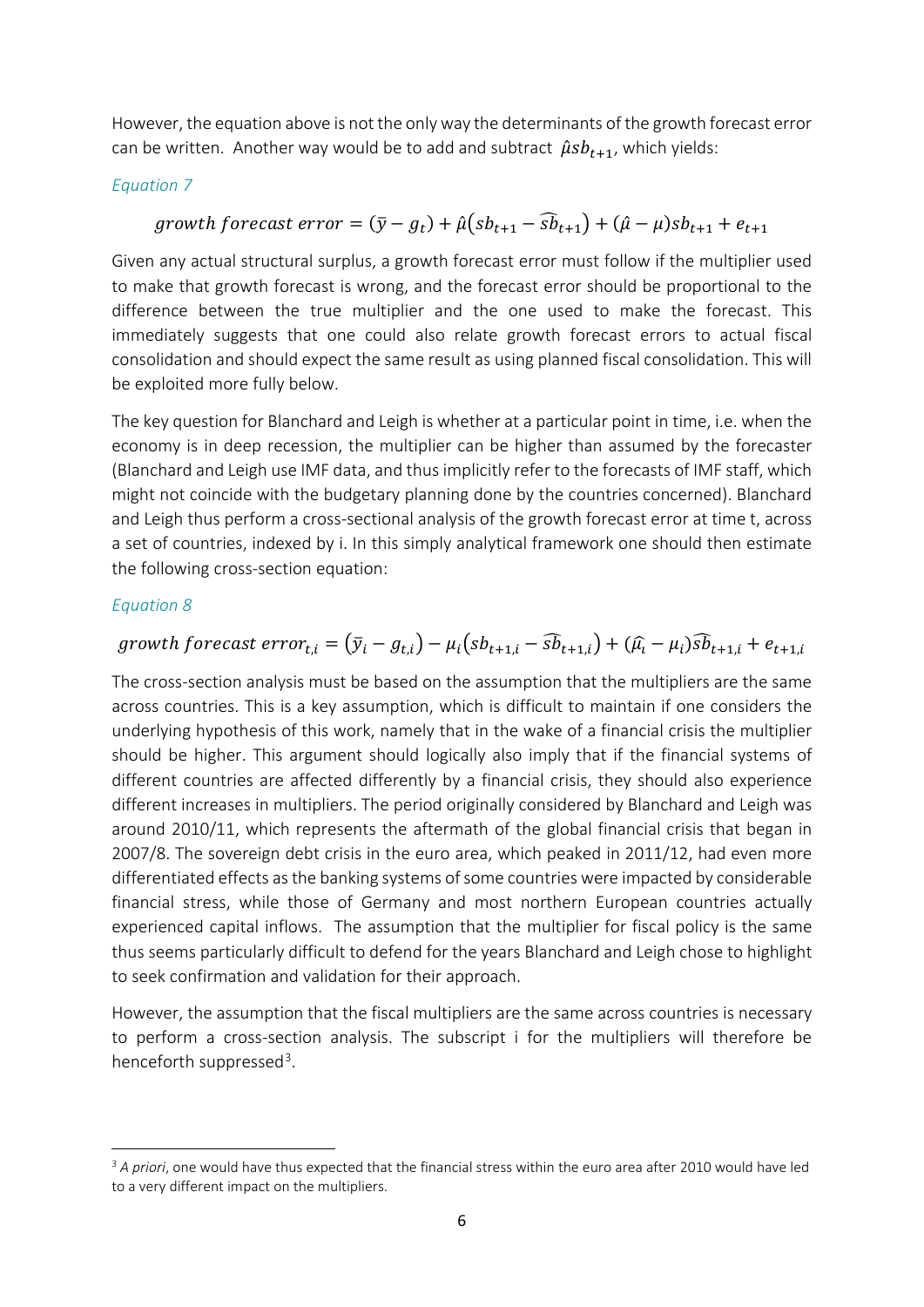The time subscript can be left out for the cross-section regressions, which are performed here (and by Blanchard and Leigh). A key point is that Blanchard and Leigh only use one of the two variables from the right-hand side of equation (8), concentrating only on (the change in) the forecast for the fiscal balance, which they call the planned fiscal consolidation, estimating:

#### *Equation 9*

## growth forecast  $error_i = \alpha + \beta(\widehat{sb}_i) + e_i$

Where  $\alpha$  represents the average forecast error made for the chosen group of countries (over the two-year period from which the data is taken), the parameter  $\beta$  measures the link between planned fiscal consolidation and the forecast error and  $e_i$  represents a country specific error term.

A regression of this type would indeed yield for  $\alpha$  the average (across countries) error made in estimating potential growth.

However, the least squares estimate of  $\beta$  would recover an unbiased estimate of the difference between the actual multiplier and the one used in planning  $(\hat{\mu} - \mu)$  only when the 'planned' fiscal consolidation is not correlated with other variables that might influence the growth outcome (for the following year). Blanchard and Leigh use the argument that expectations should not be correlated with surprises, but this argument could only be used if the forecasts were unbiased and efficient (using all available information)<sup>[4](#page-8-0)</sup>.

This is unlikely to be the case.

 $\overline{a}$ 

First of all, the forecasts made by IMF staff do not necessarily coincide with the official budgets or fiscal plans drawn up by its member governments.

Second, these budgets are rarely perfectly implemented – or, equivalently, IMF forecasts have a poor forecasting track record (see Genberg and Martinez, 2014). One cannot thus assume that  $sb_{t+1,i} = s\hat{b}_{t+1,i}$  is valid for all countries (during the year for which the data is being used). Paloviita and Ikonen (2018) find 'that budget balance forecasts are systematically biased and subject to mean reversion (tendency towards more balanced budgets)'. For example, one finds that the difference between the structural balance adjustment (i.e. the structural balance change between 2010 and 2008) actually implemented (as measured by the 2011 WEO vintage) and the forecasted adjustment (as measured by the April 2009 WEO vintage) was on average minus 0.5 points of GDP (i.e., on average, the actual structural balance deteriorated by about 0.5 % of GDP more than the planned one). The standard error in the forecast error across euro area member countries was about 2.5 percentage points of GDP. The forecasted fiscal adjustment seems to represent a rather weak proxy of actual fiscal policy.

<span id="page-8-0"></span><sup>4</sup> Under the BL approach, one measures the correlation between growth forecasts errors and planned fiscal adjustment across countries, not over time. This is another reason why the question over whether growth forecasts are unbiased (over time) is not a key concern. The correlation is measured over the cross-section at one point in time. This implies that one has to take into account possible cross-sectional differences in (national) potential growth rates (real and expected).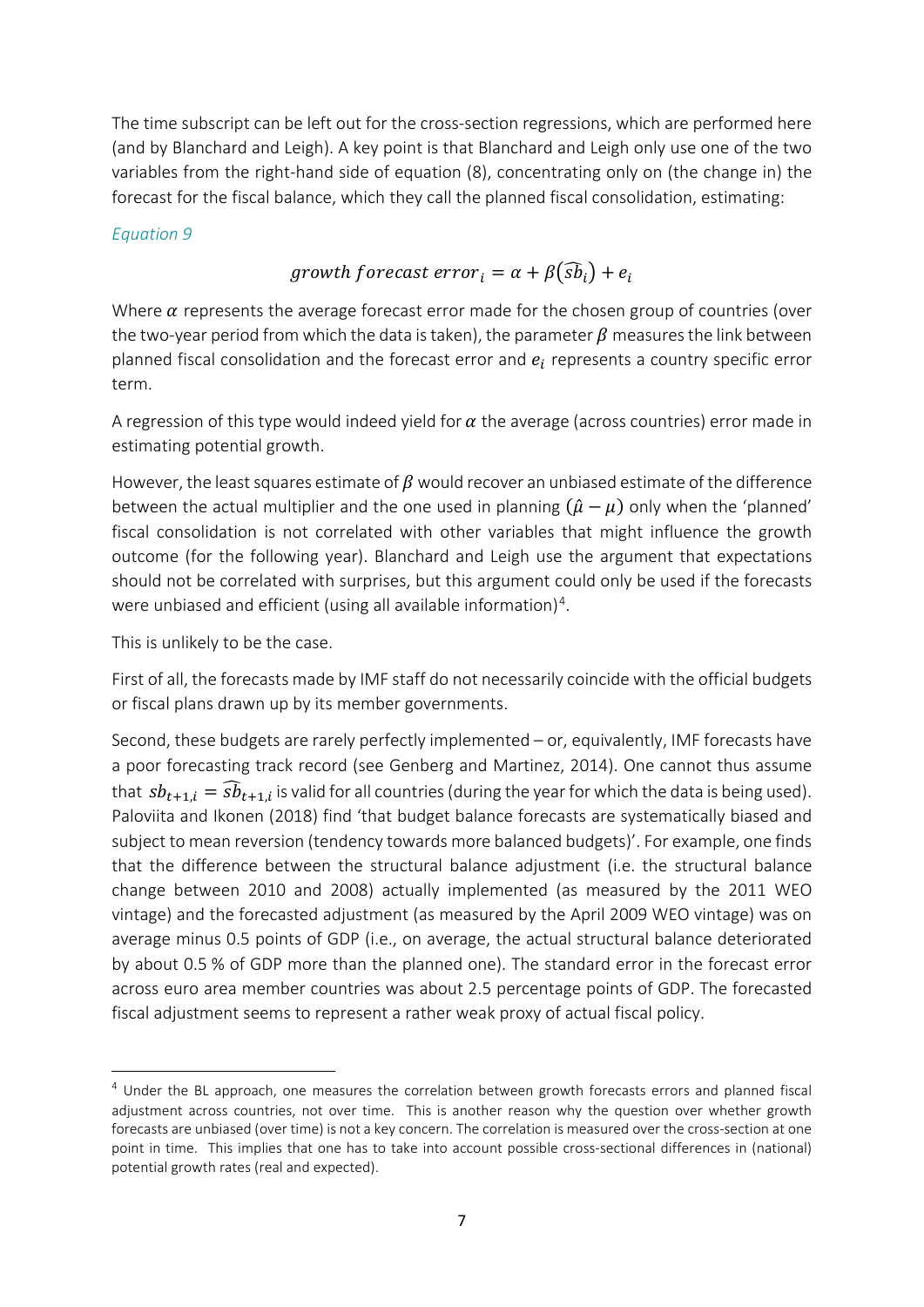The chart below shows that, using the data from WEO 2009 and 2011 vintages, the planned fiscal adjustment had no relationship with the actual one (as measured by the data from WEO 2011 vintage). For other years, one finds a much stronger correlation between planned and implemented fiscal adjustments. The year 2009, when the depth of the recession caused by the financial crisis became apparent, might indeed be a special case. But Blanchard and Leigh show a significant coefficient in their regressions for that year, using only the 'planned' fiscal consolidation. This is clearly not appropriate for that particular year.



*Figure 1. Correlation between planned and actual fiscal adjustment (euro area sample)*

Source: own calculations based on IMF data (WEO), April 2009 and 2011 vintages. N.b. The bubble size indicates the GDP of each country.

The omitted variable would bias the estimate of  $\beta$  as a measure of the difference in multipliers,  $(\hat{\mu}-\mu)$ , if the implementation gap is correlated with the size of the planned fiscal adjustment (across countries). This might very well be the case in practice as countries with an especially ambitious adjustment plan are, *ceteris paribus*, more likely to fail when attempting to implement their plans. Paloviita and Ikonen (2018) find evidence of this.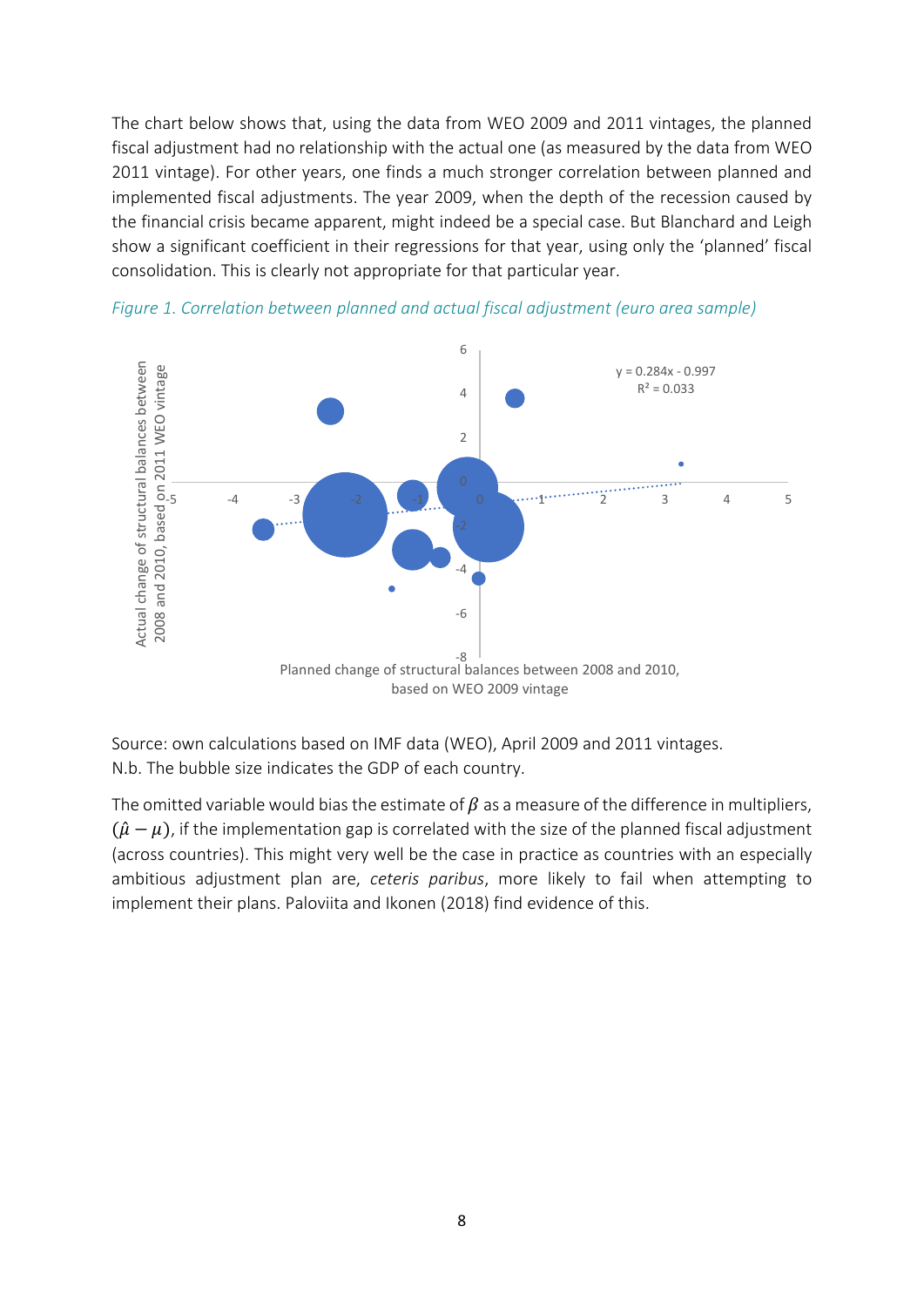### 2.1 Additional determinants of growth

Actual growth can also be impacted by other factors, besides fiscal policy. This is why the BL approach implements several robustness tests, including both the planned fiscal adjustment and other control variables. However, these additional factors that might impact growth should be treated in the same way as fiscal policy.

Consider for example the risk premium, which was one of the major new elements to emerge during the financial crisis.

Adding this factor, denoted by rp, adds one element to equation (2),  $\rho r p_{t+1}$ , which is given by the product of the actual risk premium during the forecast period times the 'multiplier', i.e. the impact factor which shows the magnitude of the impact of any given risk premium on GDP, denoted here by ρ.

#### *Equation 10*

$$
y_{t+1} = \overline{y} - \mu s b_{t+1} - \rho r p_{t+1}
$$

(ρ is positive as a risk premium should have a negative impact on output).

Expected growth can also be written as the product of the expected risk premium  $\hat{rp}_{t+1}$ times the expected impact multiplier of the risk premium on output  $\hat{\rho}$ . Expected growth should thus be given by:

*Equation 11*

$$
E_t y_{t+1} = g_t - \hat{\mu} \widehat{sb}_{t+1} - \hat{\rho} \widehat{rp}_{t+1}
$$

The growth forecast error is thus determined by:

#### *Equation 12*

$$
growth forecast error = (\bar{y} - g_t) - (\mu s b_{t+1} - \hat{\mu} \hat{s} b_{t+1}) - (\rho r p_{t+1} - \hat{\rho} \hat{r} \hat{p}_{t+1})
$$

The surprise in growth is now given by the sum of three elements: the over- or underestimation of potential growth, plus the combined impact of the difference between estimated and real multipliers on actual versus planned fiscal adjustment and on actual vs expected risk premium.

The risk premium element can also be split into the surprise element of the risk premium (which might turn out to be higher or lower than expected) times the true multiplier, and the expected risk premium times the error in the multiplier. The growth forecast error can therefore be reframed as:

*Equation 13*

$$
growth forecast error = (\bar{y} - g_t) - \mu (s b_{t+1} - \widehat{s} \bar{b}_{t+1}) + (\hat{\mu} - \mu) \widehat{s} \bar{b}_{t+1}
$$

$$
-\rho (r p_{t+1} - \widehat{r} \bar{p}_{t+1}) + (\hat{\rho} - \rho) \widehat{r} \bar{p}_{t+1}
$$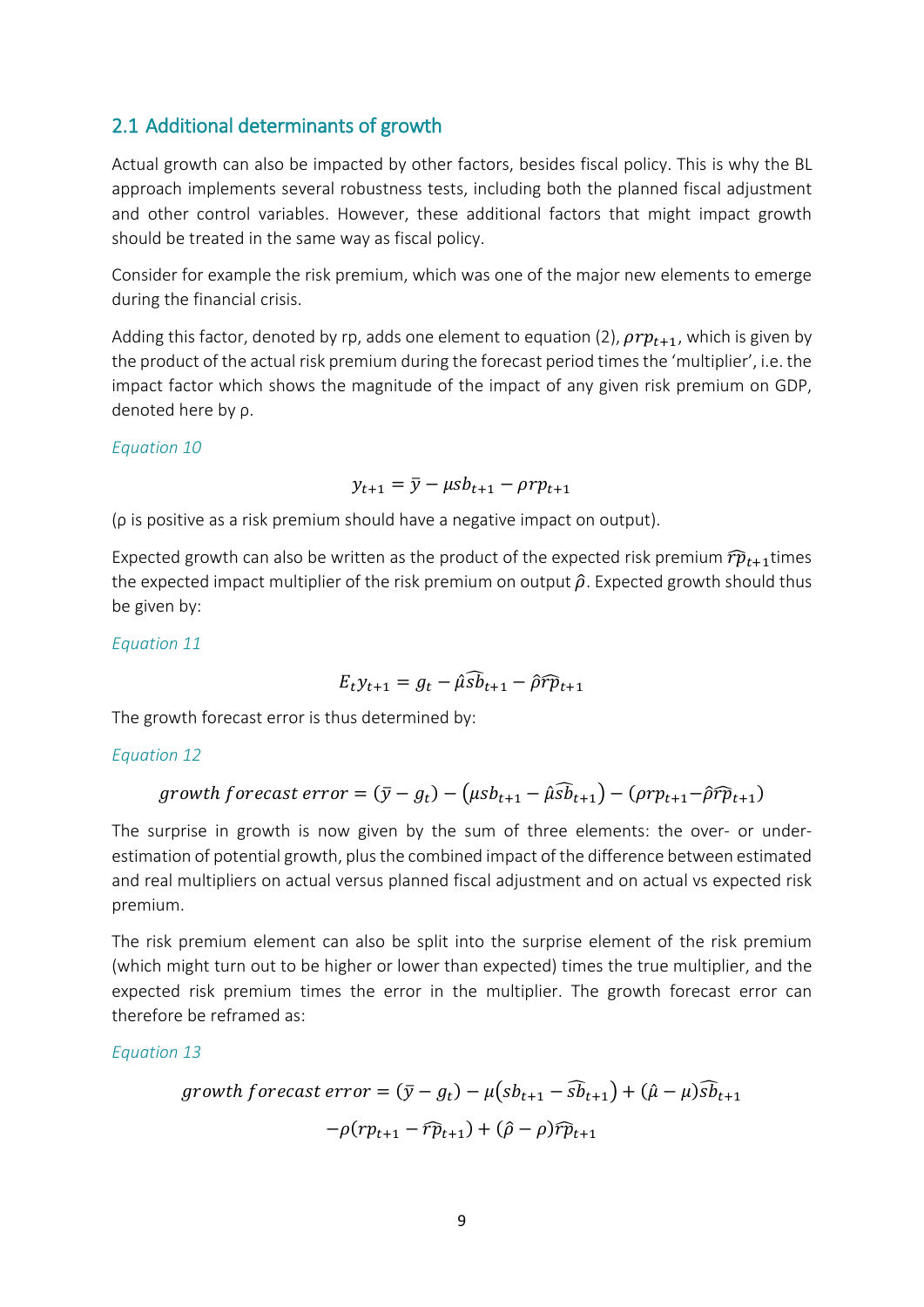This implies that one should not just add the actual risk premium to the equation to be estimated. If the impact of the risk premium has been properly anticipated, i.e. if  $\hat{\rho} = \rho$ , one would not expect to find a significant coefficient of the (expected) risk premium. Unfortunately, there is no available data for the risk premium forecasters expected for the following period: Blanchard and Leigh thus use actual data. If the risk premium follows a random walk (which should be the case in efficient markets), the actual data should constitute a good proxy of the expected risk premium.

### 2.2 Insights from the analytical framework

The simple analytical framework proposed here delivers three insights:

Firstly, it shows that one can recover estimates of mistaken multipliers used in forecasts from the data pertaining to both actual and planned fiscal consolidations. One can directly recover an estimate of the actual multiplier from the correlation between growth surprises and fiscal policy surprises. The coefficients of the regression, including additional factors that determine growth, should also be interpreted as representing the difference between the actual multipliers and those used in forecasting.

The second insight delivered by the analytical framework refers to the multipliers' magnitude. Thisis important because Blanchard and Leigh find that actual multipliers were about one point higher than implicitly assumed during the years following the financial crisis. They then combined this with their presumption that the pre-crisis literature suggested a multiplier of about 0.5 (based on Spilimbergo et al., 2009). This would suggest that the overall multiplier was about 1.5 during the crisis years. This hypothesis will be tested below.

Finally, the third insight relates to the best method of checking the robustness of Blanchard and Leigh's results. The BL approach finds that the correlation between planned fiscal consolidation and growth surprises holds up in all cases and that none of the controls have a significant impact on growth surprises. This should be expected if in all these cases the 'multiplier' of the control variable was correctly incorporated into fiscal plans.

## 3. Data

In our empirical work we rely on two sources: First, we simply use the replication dataset provided by Blanchard and Leigh. Second, we collected the relevant variables (real GDP, fiscal balance, structural fiscal balance and the output gap) ourselves from two sources, the IMF's World Economic Outlook (WEO) and the European Commission's 'Annual Macroeconomic Database' (AMECO).

We collected each variable from all available vintages for the Spring editions of the WEO and AMECO databases from 2004 to 2019. This means that the databases contain up to 15 values for a single variable. Time t in the regression tables refers to data included in spring forecasts released in time t-1. For instance, the year 2011 in the regression table contains the data of spring 2010 forecasts (for planned variables) and of spring 2019 forecasts (for actual/ex-post variables). The planned structural fiscal balance (for any given country) in year t is available as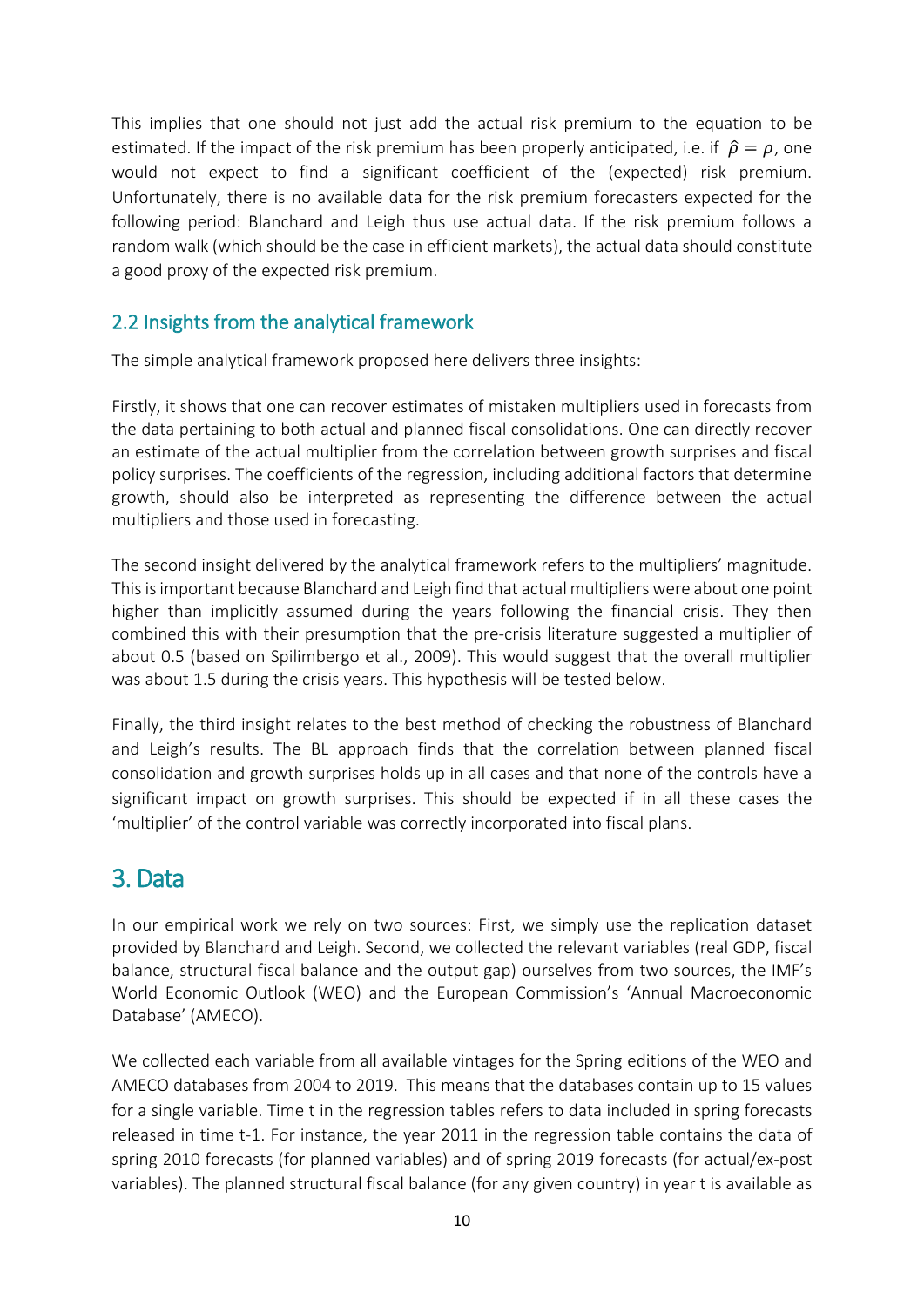a forecast a year earlier (t-1), then again as an estimate based on partial data for the same year, t, and as a first estimate based on actual data in year t+1. This process is reiterated every year up to 2019.

In the replication exercise we use a sample of 26 countries which was at the centre of Blanchard and Leigh's publication (27 EU Member States minus Estonia, Latvia and Lithuania plus Iceland, Norway and Switzerland).

In our own empirical analysis on Europe, we work with two samples: EU countries (28 minus Croatia but including the UK, as the data runs up until 2019, before the UK's official departure from the EU) and euro area countries (19), wherever past vintages of the European Commission database (AMECO) provide data for all countries.

### 3.1 WEO versus AMECO databases

 $\overline{a}$ 

In our own work we concentrate on the results based on European Commission data because the projected fiscal adjustment has important political implications in the context of the EU's fiscal rules. These rules apply formally to all EU Member States. The only difference between euro area and non-euro area members is that the potential sanctions for 'excessive deficits' apply only to those countries which use the euro. We thus present the results for both samples, the euro area and the entire EU.

The Commission's AMECO data has been used less often in the empirical work because past vintages of the AMECO database are much less easily accessible than those of the IMF's WEO database.

The fiscal deficit projections by the IMF play no role in the convoluted mechanisms of the Growth and Stability Pact. They represent the results of forecasting by an international organisation, which are influenced by the personal bias of the person leading the particular mission (Beaudry and Willems, 2022). The regression results based on IMF data can thus show only a correlation between a (not necessarily unbiased) forecast of the fiscal policy stance from IMF staff and subsequent growth surprises. Such a correlation could come about because for those countries where IMF staff make over-optimistic growth forecasts, one is more likely to find (in the following year) a negative growth forecast error (actual growth being lower than forecasted growth). For these countries, the IMF is also likely to predict a contraction in the structural deficit (because growth is predicted to be high). This would then result in a negative correlation between growth forecast errors and fiscal consolidation.

We note that there are considerable differences between the IMF's WEO data and those from the European Commission's AMECO database, especially for projected fiscal consolidation. In some years, the average fiscal consolidation forecasted by these two institutions differ by one percentage point of GDP (i.e. in these cases the average adjustment in the structural balance is one percentage point of GDP higher for the IMF than for the European Commission<sup>[5](#page-12-0)</sup>).

<span id="page-12-0"></span><sup>5</sup> Differences in the forecasts for growth, as well as the difference in the definition of what constitutes the structural balance of general government might contribute to these variations and to those also found in the results.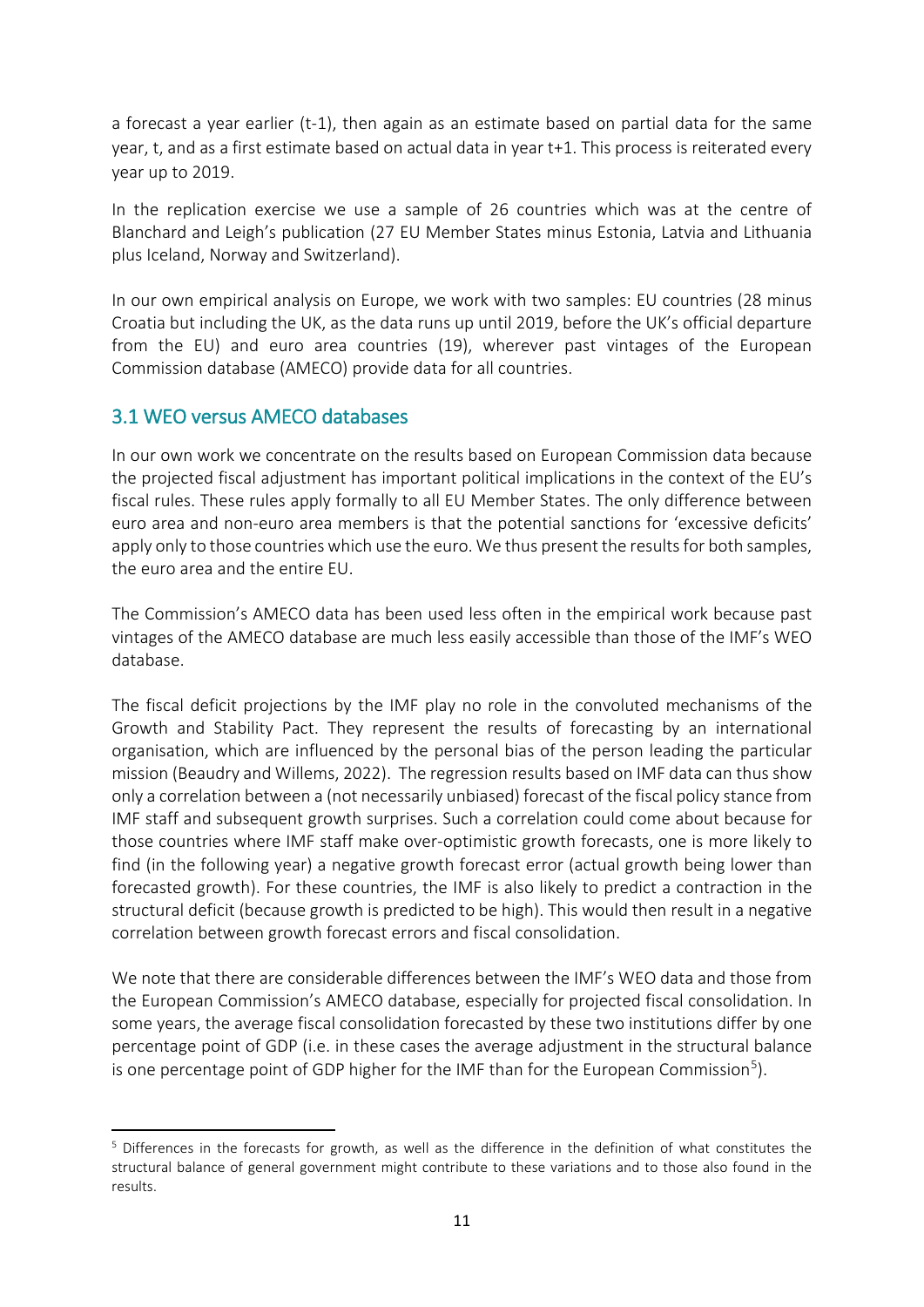



Source: own calculations based on IMF and European Commission data. N.b. The planned fiscal adjustment is defined as the difference between the structural balance of general government in year t+1 and that of year t-1, both measured as of year t.

As mentioned above, we prefer to work with European Commission forecasts as they are the ones that have real importance in policymaking. Blanchard and Leigh also use some European Commission data for their robustness test, but only for growth rates. For the planned fiscal consolidation, they revert to WEO data because, according to them, the European Commission does not publish forecasts of the structural balance. Blanchard and Leigh find that the explanatory power of the equation is lower when they explain European Commission growth surprises with the IMF (WEO) planned fiscal consolation. This indicates again the importance of being aware of the differences between these two institutions' forecasts.

The AMECO database contains data for the structural balance starting from 2013. For the years prior, we used the cyclically adjusted balance, which in most cases is very close to the structural balance.

### 3.2 Measuring fiscal outcomes

The problem that arises in this context is the well-known phenomenon (Mourre et al., 2014; Coibion et al., 2017; Deroose et al., 2019) that estimates of the structural balance vary over time; real time data is different from later measurements (Cimadomo, 2012; Cimadomo, 2016). In year t, say 2011, the planned fiscal consolidation is defined as the difference between the forecast for the structural balance for year t+1, (2012 in this example), and the structural balance in year t-1, (2010), with both variables based on information available as of year t, i.e. 2011 (to be precise, April of year t).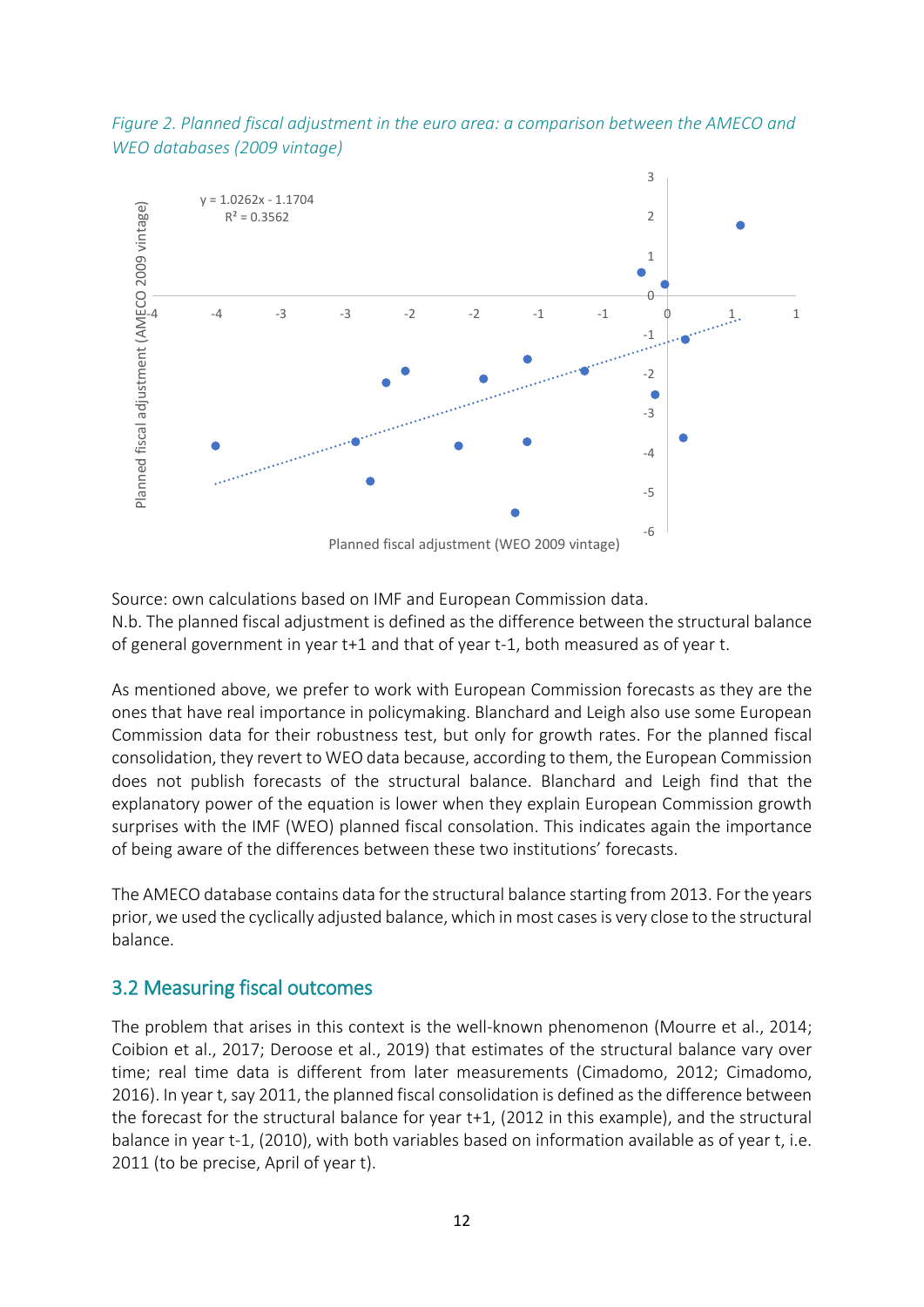The structural fiscal balance is calculated as the actual fiscal balance plus a cyclical adjustment which is proportional to the output gap, with the proportionality factor for European OECD countries between 0.4 and 0.5, corresponding roughly to the share of government revenues in GDP (Mourre et al., 2014). A key input in both structural balances is thus the estimate of the output gap. It is customary to continuously adjust the estimate of the output gap as new information becomes available. This is done by all the major international forecasters, including the IMF and the European Commission (Alichi, 2015)<sup>[6](#page-14-0)</sup>.

This means that a few years later, say by year t+3, which would be 2014 in the above example, the estimate of the difference between the structural balances between 2012 and 2010 might be quite different for two reasons:

- i) the actual fiscal balance in 2012 might have been different from the planned one;
- ii) the estimate of the structural element might have changed.

A further (but in practice less important) source of potential changes is that the data on the actual fiscal balance in 2010 might not have been entirely correct by April 2011.

The first reason for changing estimates of the fiscal consolidation relates to actual changes in fiscal policy – expenditure might have been increased by more than planned or some taxes might have yielded less revenue than anticipated in year t.

The second reason for the changing estimate of the fiscal consolidation arises from changing estimates of the output gap. With the new information about actual growth reported a few years later, the output gaps for 2012 (year t+1 here) and 2010 (t-1) may have changed. The measured fiscal consolidation would not be affected if revisions of the output gap resulted in the same adjustment for all preceding years, because in this case the structural element for both 2012 and 2010 would be changed by the same amount, leaving the difference between the two years unchanged. However, this is not the case.

<span id="page-14-0"></span> <sup>6</sup> Guérin et al. (2011) combine forecasts from nine models measuring various unobserved components of output, and accounting for the impact of inflation. They calculate three different model-averaged measures of the output gap (considering the arithmetic average and the median estimates of the nine models, as well as including the uncertainty in the estimation). Uncertainty in the estimation of the output gap is calculated by giving higher

weights  $w_t(l)$  to the models with smaller variances attached to the estimated output gaps:  $w_t(l)$  =  $\left( l\right)$  $\mathcal{Y}$ −1  $\Sigma_{l=1}^L[v_t(z_t^{(l)})]$ −1

where  $w_t(l)$  are the weights given to model  $l$  at time  $t$ ,  $z_t^{(l)}$  is the output gap from model  $l$  at time  $t$  and  $V_t\big(z_t^{(l)}\big)$ is the corresponding variance estimated from the Kalman filter. In this way, the weights are time-varying, positive and sum to one.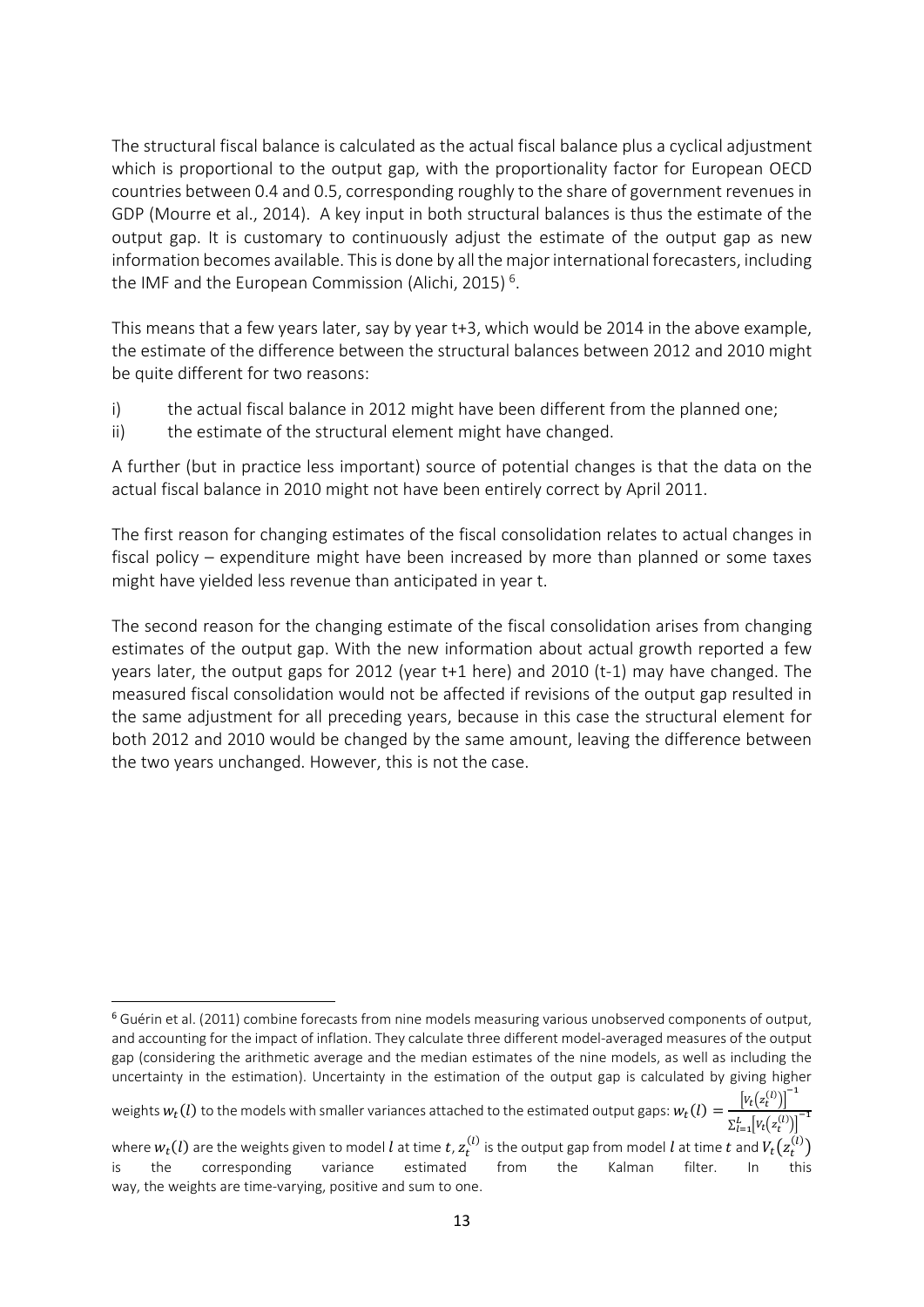*Figure 3(a). Greece: differences in estimates of output gap and structural balance between 2021 and 2013 WEO vintages*



*Figure 3(b). Italy: differences in estimates of output gap and the structural balance between 2021 and 2013 WEO vintages*



Source: own calculations based on IMF data (WEO)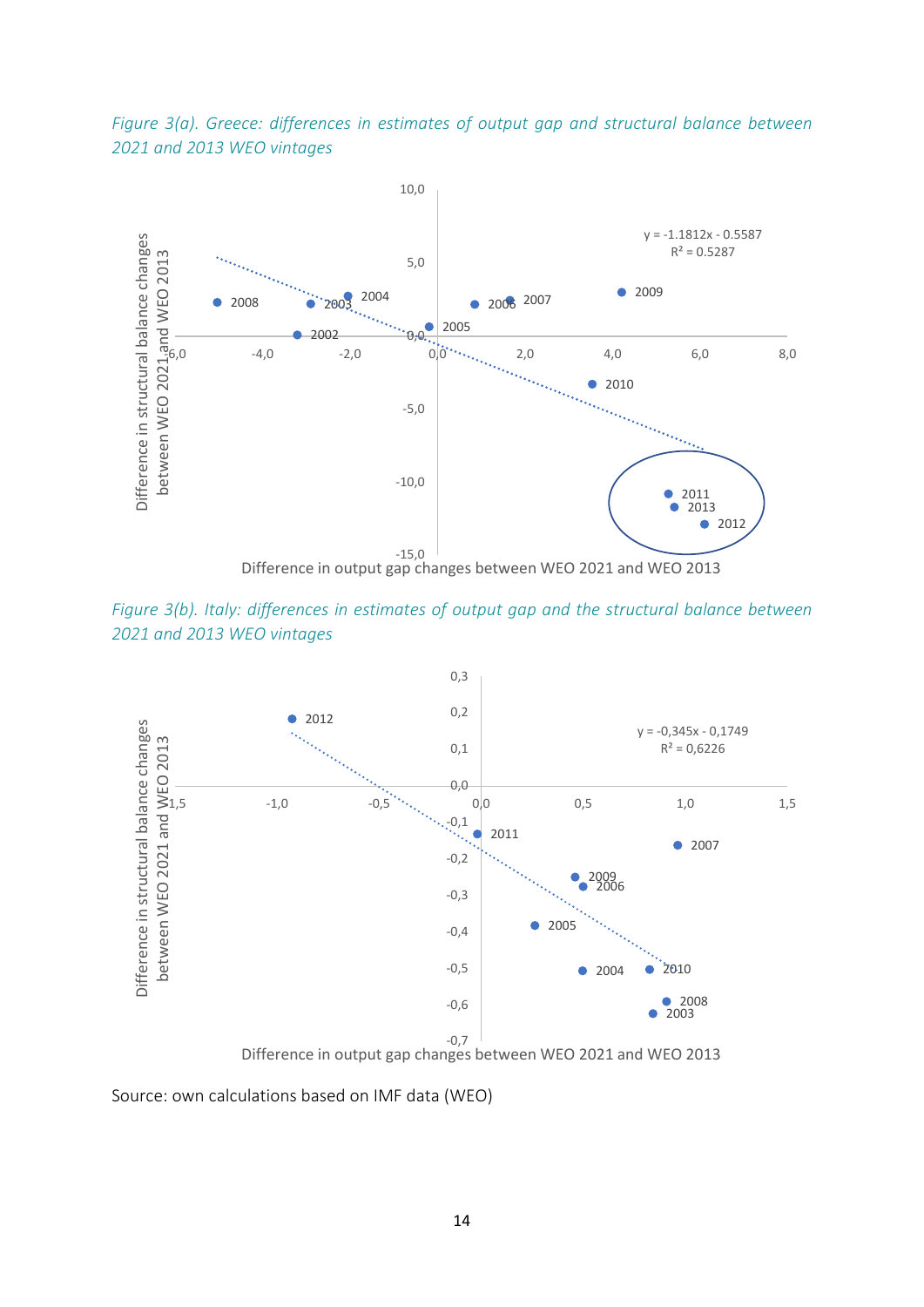## 4. Results

### 4.1 Replication exercise

We start by replicating the regression results of Blanchard and Leigh, using their dataset (WEO 2012 vintage) and their sample of countries, which includes three non-EU countries (see table 1). We also re-run the same equation using the actual fiscal adjustment (as measured in WEO 2012 vintage) instead of the planned one. Comparing the first two set of results in table 1 shows that there are substantial differences between the estimates of  $(\hat{\mu} - \mu)$  using either planned or actual fiscal consolidations. For the years 2010-11 and 2012-13 the results are very similar, but they diverge considerably for the other two years considered here (2009-10 and 2011-12).

The results are summarised in table 1 below. For each regression we report only the estimated coefficient on the independent variable (planned fiscal adjustment and actual fiscal adjustment in one case). More regression results are displayed in the Annex and are available upon request.

| Year                                                                          |            |            |           |            |
|-------------------------------------------------------------------------------|------------|------------|-----------|------------|
|                                                                               | 2009-      | 2010-      | $2011 -$  | 2012-      |
|                                                                               | 2010       | 2011       | 2012      | 2013       |
| Dependent variable throughout:                                                |            |            |           |            |
| growth forecast error                                                         |            |            |           |            |
| Panel A: Blanchard and Leigh dataset<br>(WEO vintage October 2012)            |            |            |           |            |
| Planned fiscal consolidation                                                  | $-0.70***$ | $-1.10***$ | $-0.47$   | $-0.36**$  |
| $(\lambda \mu - \mu)$                                                         | (0.19)     | (0.26)     | (0.45)    | (0.15)     |
|                                                                               |            |            |           |            |
| Actual fiscal consolidation                                                   | $-0.29$    | $-0.73***$ | $-0.74**$ | $-0.43***$ |
| $(\lambda \mu - \mu)$                                                         | (0.381)    | (0.141)    | (0.346)   | (0.147)    |
|                                                                               |            |            |           |            |
| Panel B: Full equation with both<br>planned and surprise fiscal consolidation |            |            |           |            |
| planned fiscal consolidation                                                  | $-0.65**$  | $-1.08***$ | $-0.65$   | $-0.46***$ |
| $(\lambda \mu - \mu)$                                                         | (0.30)     | (0.21)     | (0.38)    | (0.16)     |
|                                                                               |            |            |           |            |
| planned minus actual fiscal consolidation                                     | $-0.09$    | 0.31       | $0.88**$  | 0.40       |
| $(\mu)$                                                                       | (0.36)     | (0.19)     | (0.41)    | (0.27)     |

|  |  | Table 1. Planned and actual fiscal adjustments: comparison between Blanchard and Leigh |  |  |  |
|--|--|----------------------------------------------------------------------------------------|--|--|--|
|  |  | (2013) and the replication exercise's results from 2009-10 to 2012-13                  |  |  |  |

Source: own calculations using the WEO data as reported by Blanchard and Leigh. N.b. Shown only the point estimate of the slope coefficient and its standard error.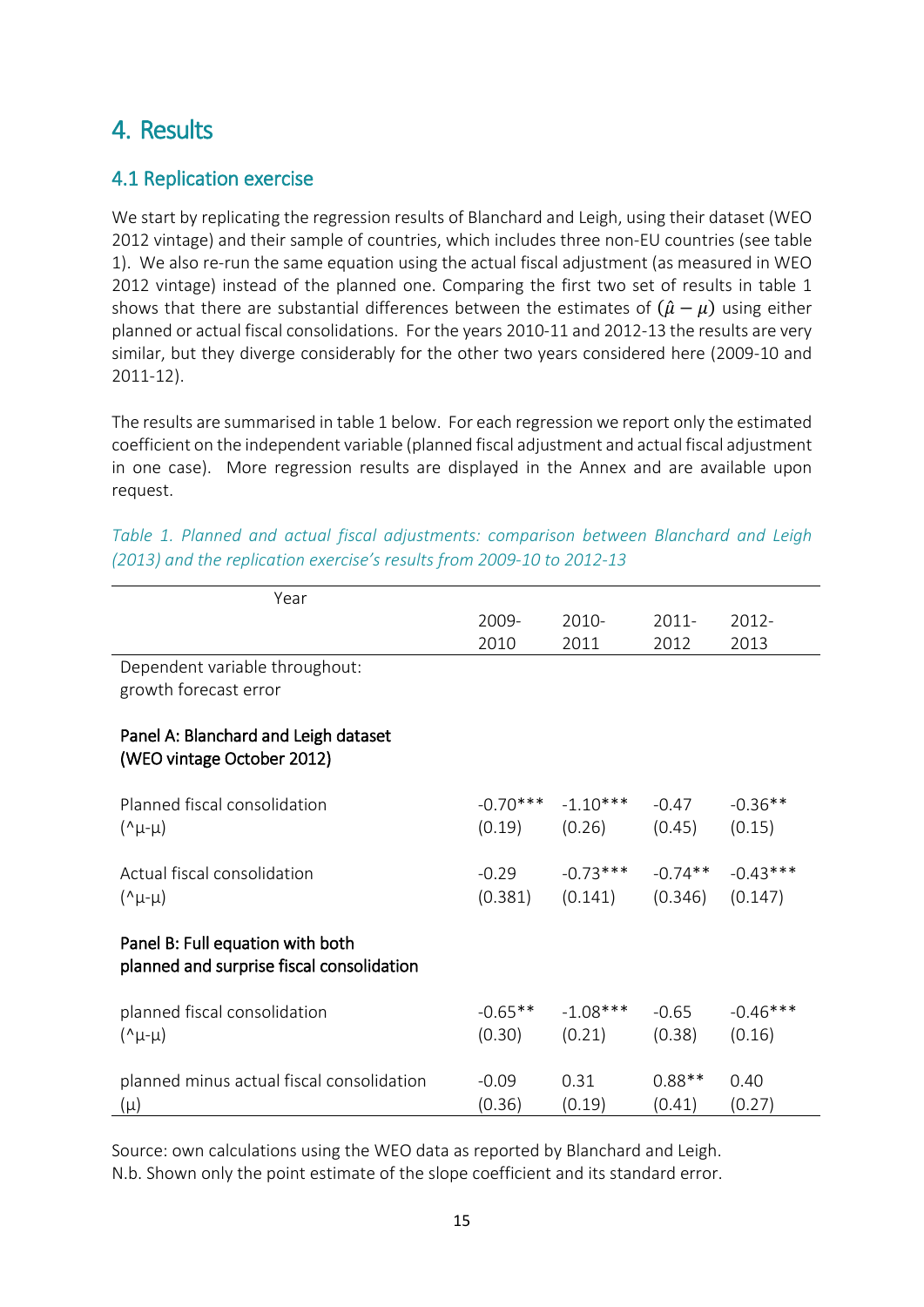To check for robustness regarding data revisions, we re-run Blanchard and Leigh's equation in different ways.

First, we simply use more recent (2019) data for actual growth (which is the key variable to be explained). National accounts data is continuously revised, but growth rates should be less subject to revisions than other variables, such as the structural balance. This is indeed borne out by the results (shown in the Annex). We also used the 2019 vintage of the WEO database to calculate the 'planned' fiscal adjustment, i.e. the difference between the structural balance of year t+1 and that of t-1, which yields similar results (panel C of table A1).

We then implement equation (6), in which the growth surprise is explained by two variables: the surprise (or error) fiscal consolidation (actual minus planned) and the planned fiscal consolidation. This yields the results shown in panel B of table 1. The results of the exercise confirm (for three of the four years considered) a significant difference between actual multipliers and those used by the forecasters, with the negative sign confirming that in general the actual multiplier is higher  $(\hat{\mu} < \mu)$ . However, the direct estimate of the multiplier (i.e. the estimate of  $\mu$ ) is not significantly different from zero in these cases as can be seen from the last two rows of table 1.

One simple explanation for this surprising result could be that the IMF forecasters assumed a negative multiplier. For countries under financial stress, it has been sometimes argued that a reduction in the deficit would have such strong positive effects that it would lead to higher growth (Alesina et al., 2014). The regression results show that  $\hat{\mu} < \mu$ . The hypothesis that fiscal adjustment would be expansionary was thus mistaken, in the sense that the estimated multiplier was not negative, but the estimates were only slightly above zero. For only one year (2011-12) the results suggest a significant multiplier (of 0.88), but that is the year when there is little evidence of a discrepancy between actual and assumed multipliers.

### 4.2 Results obtained using European Commission forecasts

After these initial partial replication tests, we turn to the results obtained using AMECO data for the reasons outlined above (in short, they are policy relevant). For each year we run the same two main regressions for two separate samples of countries: All EU (27), or all EA (19) countries.

In the first regression, we explain growth surprises only with planned fiscal consolidation. In the second regression, we explain growth surprises using both planned fiscal consolidation and the surprises in fiscal consolidation.

We perform these regressions for 15 years (from 2004-5 to 2018-9), using the corresponding vintages of AMECO up to just before the beginning of the Covid-19 pandemic. As one would expect to find evidence for a significant difference between actual multipliers and those used in forecasts mainly for the crisis years, we present the results only for four years (2009 to 2012). The detailed results for all 15 years show that these are indeed the only years for which one finds evidence of a difference between actual multipliers and those used implicitly for European Commission forecasts.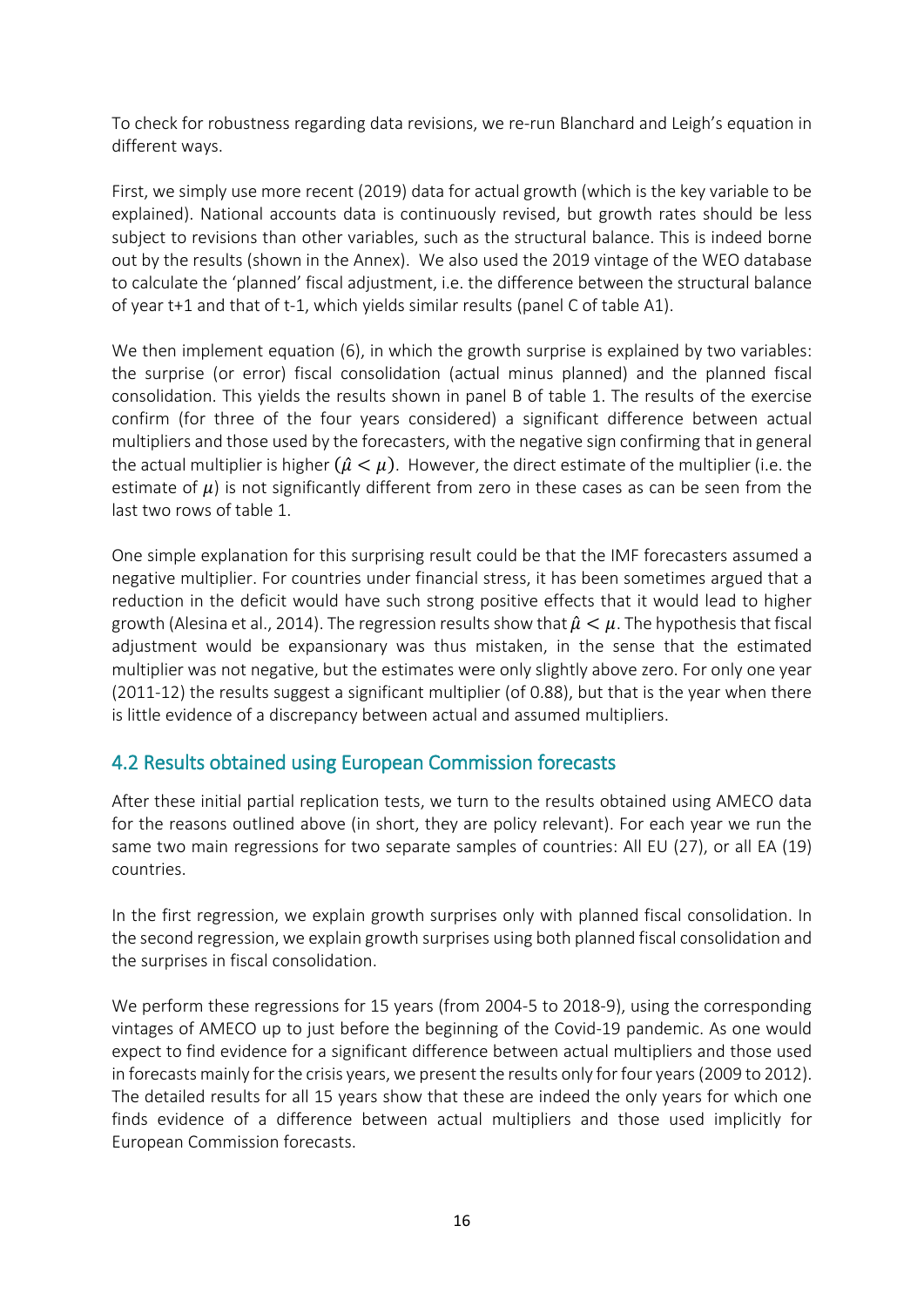| Year                              | 2009-10   | 2010-11    | 2011-12  | 2012-13 |
|-----------------------------------|-----------|------------|----------|---------|
| Planned fiscal consolidation only | $-0.46*$  | $-1.15***$ | 0.14     | $-0.33$ |
| $(\lambda \mu - \mu)$             | (0.245)   | (0.360)    | (0.108)  | (0.205) |
|                                   |           |            |          |         |
| Complete model                    |           |            |          |         |
| Planned minus actual              |           |            |          |         |
| fiscal consolidation              | $0.40***$ | $0.77***$  | $0.92*$  | $-0.08$ |
| $(\mu)$                           | (0.085)   | (0.246)    | $-0,531$ | (0.140) |
|                                   |           |            |          |         |
| Planned fiscal consolidation      | $-0.44*$  | $-1.18***$ | 0.11     | $-0.28$ |
| (^μ-μ)                            | (0.215)   | (0.207)    | $-0,115$ | (0.274) |

#### *Table 2. Estimating actual fiscal multipliers (EU sample)*

Source: own calculations based on AMECO data, 2019 vintage.

Table 2 confirms the Blanchard and Leigh result for 2010/11 in that the coefficient of the planned fiscal consolidation is above one and highly significant. Regressions using the complete model, i.e. including actual fiscal consolidation, again confirm that the actual multiplier was higher than the one used in forecasts  $(\hat{\mu} < \mu)$ . However, the estimate of the multiplier which results from the coefficient of the difference between planned and actual fiscal consolidation is only 0.77 for 2010/11 and 0.4 for the preceding year.

Table 3 provides the results for the sample of euro area countries, for which the forecasts of the European Commission are highly relevant since they influence the judgement on whether a country is in an excessive deficit situation.

#### *Table 3. Estimating actual fiscal multipliers (euro area sample)*

| Year                                                                      | 2009-10              | 2010-11              | 2011-12         | 2012-13            |
|---------------------------------------------------------------------------|----------------------|----------------------|-----------------|--------------------|
| Planned fiscal consolidation only                                         | $-0.53$              | $-1.38***$           | 0.11            | $-0.78**$          |
| $(\lambda \mu - \mu)$                                                     | (0.405)              | (0.323)              | (0.131)         | (0.350)            |
| Complete model<br>Planned minus actual<br>fiscal consolidation<br>$(\mu)$ | $0.43***$<br>(0.080) | $0.63***$<br>(0.192) | 1.10<br>(0.704) | $-0.23$<br>(0.214) |
| Planned fiscal consolidation                                              | $-0.24$              | $-1.39***$           | 0.10            | $-0.72*$           |
| (^μ-μ)                                                                    | (0.336)              | (0.162)              | (0.122)         | (0.357)            |

Source: own calculations based on AMECO data, 2019 vintage.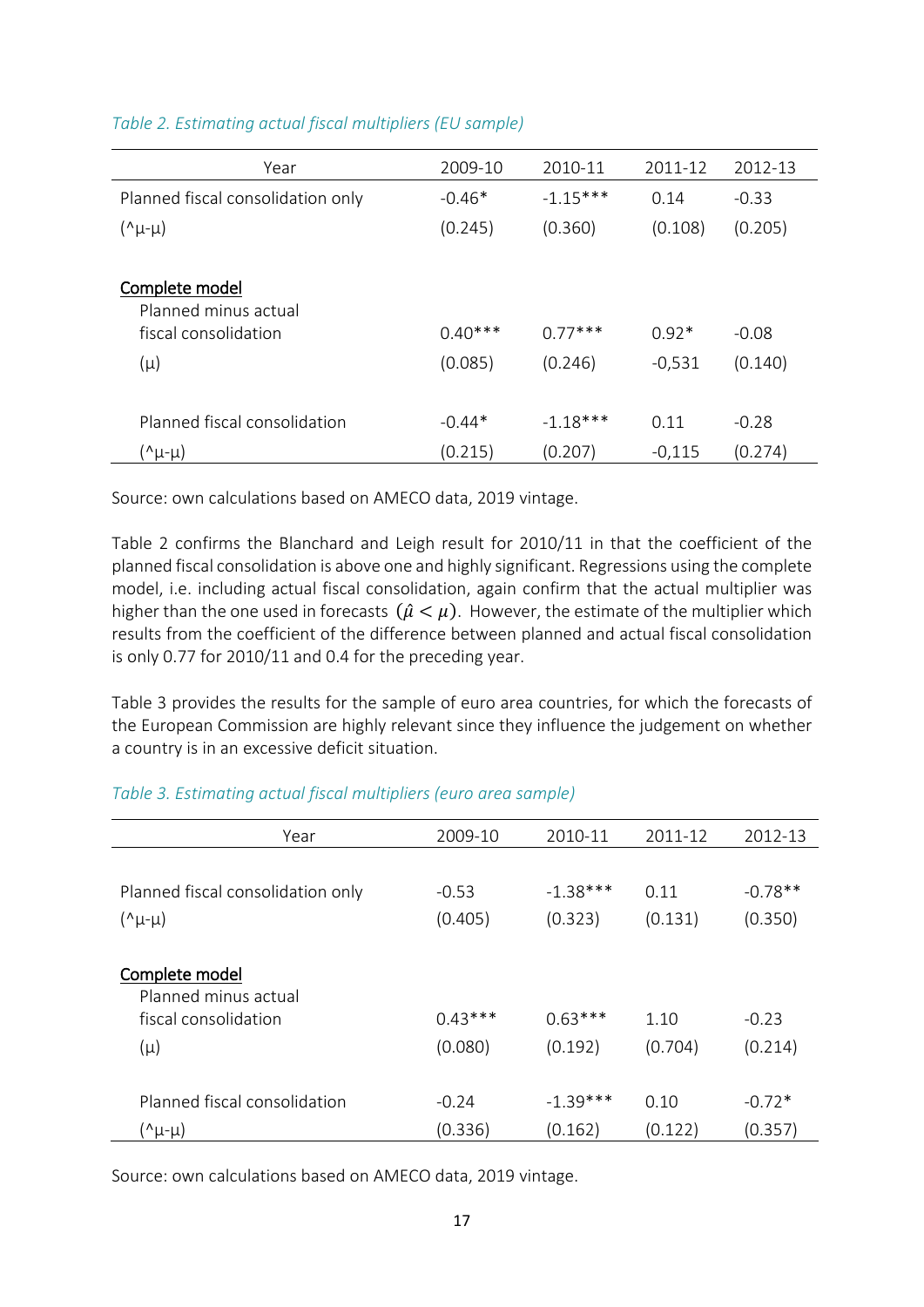The results of the euro area sample confirm the two key findings already reported for the EU sample, namely evidence of higher than anticipated multipliers in 2010-11 (and 2012-13), but also rather low actual multipliers, with the highest significant estimate at 0.63. This combination of a small actual multiplier and a substantial difference between the actual and the one used for forecasts can only mean that the forecasters used very small, potentially even negative multipliers.

For example, in the year 2010-11, the multiplier is estimated at 0.63 and the difference between the assumed one (in forecasts) and the actual one at (minus) 1.39. This implies that the forecasters used a negative multiplier equal to (0.63-1.39 =) -0.76.

The annex provided also gives a general comparison between the results of using IMF data (April 2019 WEO vintage) for the entire period considered (2005-2019). Unfortunately, we are forced to use a somewhat smaller sample than Blanchard and Leigh because the data for structural balances for the eastern EU Member States are no longer available in past editions of the WEO database. Outside of the years directly following the financial crisis, there is little evidence of a significant difference between the actual multipliers and those used by the forecasters.

## 5. Conclusion

There is a widely held presumption that the multiplier effect of fiscal policy should be stronger in a recession, especially if accompanied by credit constraints. Blanchard and Leigh's finding that growth surprises are positively correlated with the size of what they call 'planned' fiscal consolidations has been taken as a confirmation of this presumption, arguing that the correlation between growth surprises and planned fiscal consolidation observed for some years was due to an underestimate of the multiplier. But this is not the only explanation. Another reason might have been an overestimate of the output gap, or simply just incomplete growth data. This latter hypothesis is supported by the finding that the correlation between planned fiscal adjustment and growth surprises is weaker if one uses the newest growth data instead of the 2012 data that was employed in Blanchard and Leigh's original work.

At any rate, even if newer data partially confirms the original Blanchard and Leigh results, this only confirms that the growth forecasts of IMF staff were systematically wrong for some of the years discussed. But IMF projections have little impact on fiscal policy. By contrast, European Commission forecasts have a central role in the so-called Excessive Deficit Procedure under which countries can suffer considerable political repercussions if the Commission's projections imply high future deficits. One should thus concentrate on European Commission data if one wants to make the case that an underestimate of fiscal multipliers ultimately contributed to wrong or damaging policy choices in Europe.

Using data from the European Commission, we find, except for one year (2010-11), much weaker evidence of a systematic relationship between growth forecast errors and 'planned' consolidation. Moreover, the estimates of the true multiplier which one can recover by using surprises in fiscal policy (i.e. the gap between actual and planned or forecasted deficits) are in most cases below one.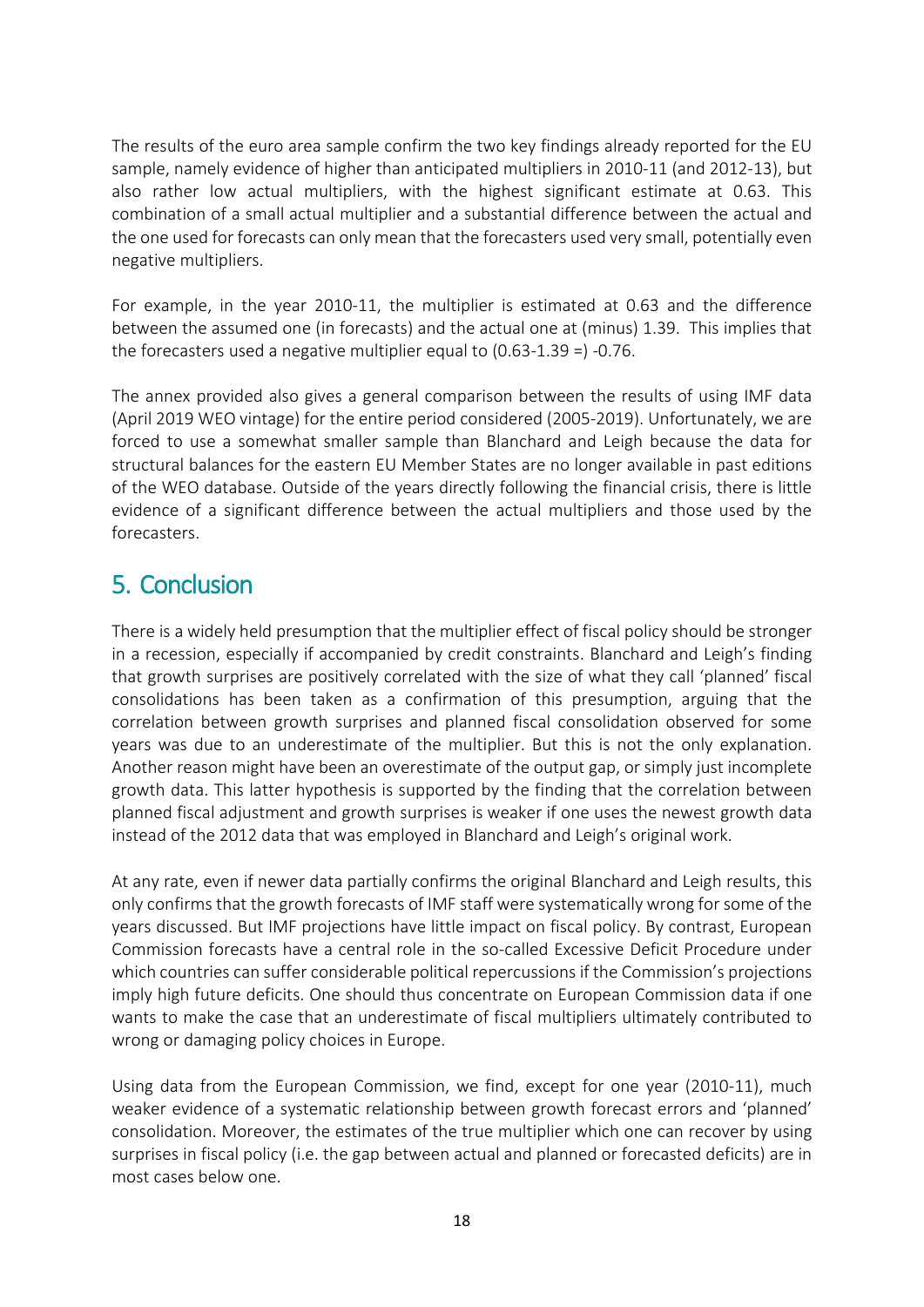We argue that only the results using European Commission data can provide evidence for the thesis that the under-estimation of fiscal multipliers had an impact on policy. Our results suggest that this has not been the case, at least not systematically.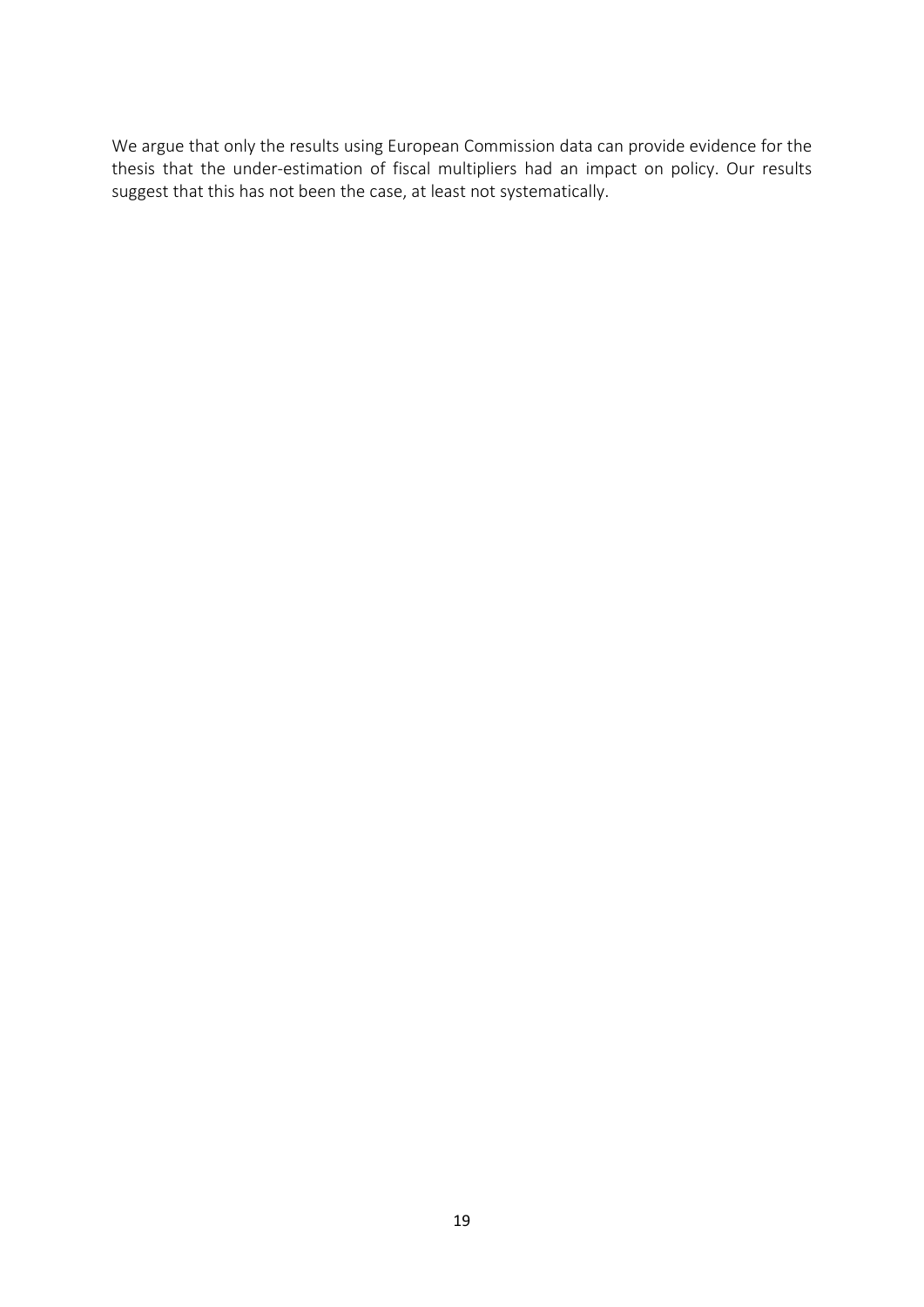## **References**

Alesina, A., Favero, C. and Giavazzi, F. (2014), *The output effect of fiscal consolidation plans*, SAFE Working Paper Series No. 76, Leibniz Institute for Financial Research SAFE, Frankfurt.

Alichi, A. (2015), *A New Methodology for Estimating the Output Gap in the United States*, IMF Working Paper No. WP/15/144, IMF, Washington, D.C.

Beaudry, P. and Willems, T. (2022), 'On the Macroeconomic Consequences of Over-Optimism', *American Economic Journal: Macroeconomics*, Vol. 14, No. 1, January, pp. 38-59.

Blanchard, O. and Leigh, D. (2013), 'Growth Forecast Errors and Fiscal Multipliers', *American Economic Review: Papers and Proceedings*, Vol. 103, No. 3, pp. 117-120.

Blondeau, F., Planas, C. and Rossi, A. (2021), *Output Gap Estimation Using the European Union's Commonly Agreed Methodology Vade Mecum & Manual for the EUCAM Software*, European Economy - Discussion Papers 2015 - 148, Directorate General Economic and Financial Affairs (DG ECFIN), European Commission, Luxembourg.

Cimadomo, J. (2016), 'Real-time data and fiscal policy analysis: A survey of the literature', *Journal of economic Surveys*, Vol. 30, No. 2, pp.302-326.

Cimadomo, J. (2012), 'Fiscal policy in real time', *The Scandinavian Journal of Economics*, Vol. 114, No. 2, pp.440-465.

Coibion, O., Gorodnichenko, Y. and Ulate, M. (2017), *The cyclical sensitivity in estimates of potential output*, No. w23580, National Bureau of Economic Research, Cambridge (MA).

Cronin, D. and McQuinn, K. (2021), 'Fiscal policy and growth forecasts in the EU: are official forecasters still misestimating fiscal multipliers?', *Review of World Economics*, Vol. 157, No. 3, pp. 453-462.

DeLong, J.B., Summers, L.H., Feldstein, M. and Ramey, V.A. (2012), 'Fiscal policy in a depressed economy [with comments and discussion]', Brookings Papers on Economic Activity, pp.233- 297.

Deroose, M., Rannenberg, A. and Wauters, J. (2019), 'Separating the trend from the cycle: The debate on euro area potential output and implications for monetary policy', *Economic Review*, pp. 7-28.

Fatás, A. and Summers, L.H. (2018), ['The permanent effects of fiscal consolidations'](https://ideas.repec.org/a/eee/inecon/v112y2018icp238-250.html), *[Journal of](https://ideas.repec.org/s/eee/inecon.html)  [International Economics](https://ideas.repec.org/s/eee/inecon.html)*, Vol. 112, pp. 238-250.

Fatás, A. and Summers, L.H. (2016), 'Hysteresis and fiscal policy during the Global Crisis', VoxEU.org*,* 12 October, https://voxeu.org/article/hysteresis-and-fiscal-policy-duringglobal-crisis.

Gechert, S., Horn, G. and Paetz, C. (2019), 'Long-term effects of fiscal stimulus and austerity in Europe', *Oxford Bulletin of Economics and Statistics*, Vol. 81, No. 3, pp. 647-666.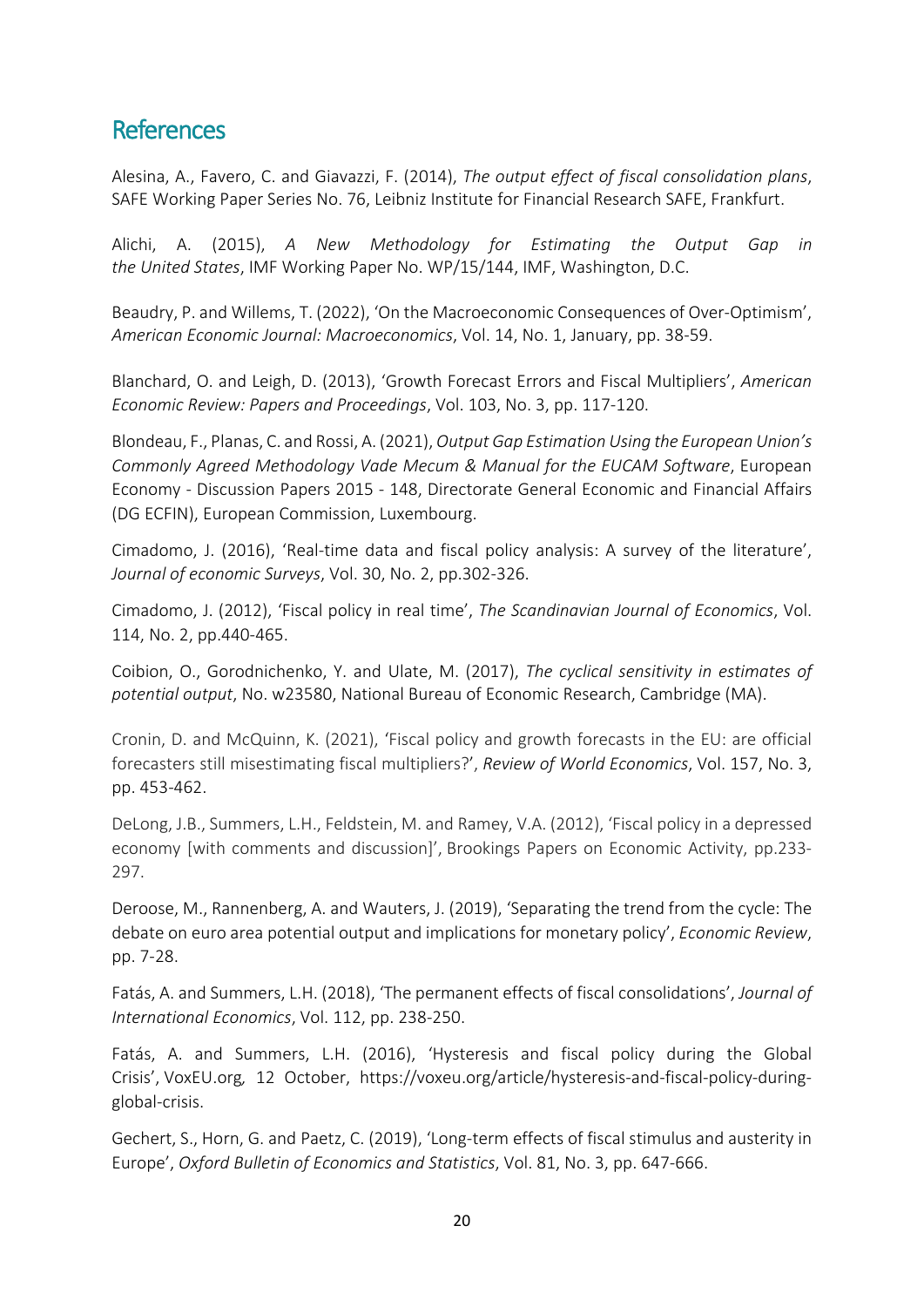Genberg, H. and Martinez, A. (2014), *On the accuracy and efficiency of IMF forecasts: A survey and some extensions*, IEO Background Paper*,* No. BP/14/04*,* Independent Evaluation Office of the IMF, Washington, D.C.

Guérin, P., Maurin, L. and Mohr, M. (2011), *Trend-cycle decomposition of output and euro area inflation forecasts. A real-time approach based on model combination*, Working Paper Series, No. 1384, European Central Bank, Frankfurt.

Kangur, M.A., Kirabaeva, K., Natal, J.M. and Voigts, S. (2019), *How Informative Are Real Time Output Gap Estimates in Europe?*, IMF Working Paper No. WP/19/200, IMF, Washington D.C.

Mohlmann, J. and Suyker, W. (2015), 'An update of Blanchard's and Leigh's estimates in "Growth Forecast Errors and Fiscal Multipliers"', VoxEU.org, 1 December, https://voxeu.org/article/blanchard-and-leigh-s-fiscal-multipliers-revisited

Mourre, G., Astarita, C. and Princen, S. (2014), *Adjusting the budget balance for the business cycle: the EU methodology*, No. 536, Directorate General Economic and Financial Affairs (DG ECFIN), European Commission, Luxembourg.

Paloviita, M. and Ikonen, P. (2018), 'Real-time uncertainty in budget planning: evidence from euro area countries', *Journal of Economic Policy Reform*, Vol. 21, No. 4, pp. 281-300.

Ramey, V.A. (2019), 'Ten Years after the Financial Crisis: What Have We Learned from the Renaissance in Fiscal Research?', *Journal of Economic Perspectives*, Vol. 33, No. 2, pp. 89-114

Spilimbergo, A., Symansky, S. and Schindler, M. (2009), *Fiscal Multipliers*, IMF Staff Position Note No. 09/11, IMF, Washington D.C.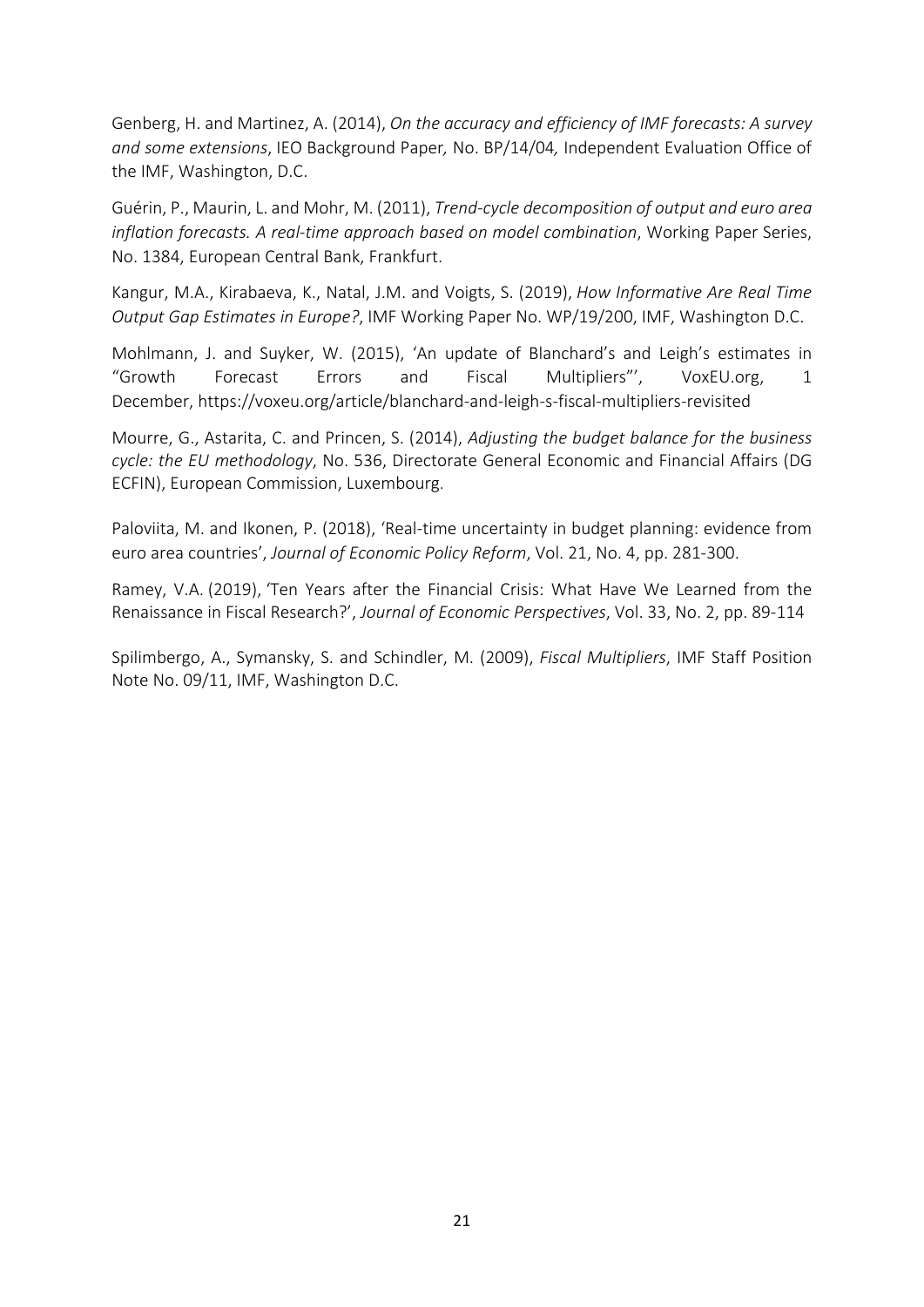## Annex

| Table A1. Planned and actual fiscal dajustments: a comparison between Blanchard and Leign<br>(2013) and multiple replication exercises' results from 2009-10 to 2012-13 |       |       |          |       |
|-------------------------------------------------------------------------------------------------------------------------------------------------------------------------|-------|-------|----------|-------|
| Year                                                                                                                                                                    |       |       |          |       |
|                                                                                                                                                                         | 2009- | 2010- | $2011 -$ | 2012- |
|                                                                                                                                                                         | 2010  | 2011  | 2012     | 2013  |
| Dependent variable throughout:<br>growth forecast error                                                                                                                 |       |       |          |       |
| Panel A: Blanchard and Leigh dataset                                                                                                                                    |       |       |          |       |

*Table A1. Planned and actual fiscal adjustments: a comparison between Blanchard and Leigh* 

# (WEO vintage, October 2012)

| Planned fiscal consolidation<br>$(\lambda \mu - \mu)$                                 | $-0.70***$<br>(0.19)  | $-1.10***$<br>(0.26)               | $-0.47$<br>(0.45)     | $-0.36**$<br>(0.15)    |
|---------------------------------------------------------------------------------------|-----------------------|------------------------------------|-----------------------|------------------------|
| Actual fiscal consolidation<br>$(\lambda \mu - \mu)$                                  | $-0.29$<br>(0.381)    | $-0.73***$<br>(0.141)              | $-0.74**$<br>(0.346)  | $-0.43***$<br>(0.147)  |
| Panel B: Full equation with both planned and<br>surprise fiscal consolidation         |                       |                                    |                       |                        |
| Planned fiscal consolidation<br>$(\lambda \mu - \mu)$                                 | $-0.65$ **<br>(0.30)  | $-1.08***$<br>(0.21)               | $-0.65$<br>(0.38)     | $-0.46***$<br>(0.16)   |
| Planned minus actual fiscal consolidation<br>$(\mu)$                                  | $-0.09$<br>(0.36)     | 0.31<br>(0.19)                     | $0.88**$<br>(0.41)    | 0.40<br>(0.27)         |
| Panel C: Using April 2019 WEO data<br>only for growth data                            |                       |                                    |                       |                        |
| Planned fiscal consolidation<br>$(\lambda \mu - \mu)$                                 | $(0.243)$ $(0.529)$   | $-0.85***$ $-1.30**$               | $-0.67$<br>(0.591)    | $-0.58*$<br>(0.326)    |
| Actual fiscal consolidation<br>(as measured by BL dataset)<br>$(\lambda \mu - \mu)$   | $-0.411$<br>(0.376)   | $-0.963***$<br>$(0.231)$ $(0.553)$ | $-0.779$              | $-0.375$<br>(0.266)    |
| Panel D: Using April 2019 WEO data<br>for growth data and actual fiscal consolidation |                       |                                    |                       |                        |
| Actual fiscal consolidation<br>(^μ-μ)                                                 | $-0.860**$<br>(0.342) | $-0.993***$<br>(0.193)             | $-0.739**$<br>(0.278) | $-0.515***$<br>(0.127) |

Source: own calculations using the WEO data as reported by Blanchard and Leigh (panels A, B and C) and the WEO 2019 vintage (panels C and D).

N.b. Only showing the point estimate of the slope coefficient and its standard error.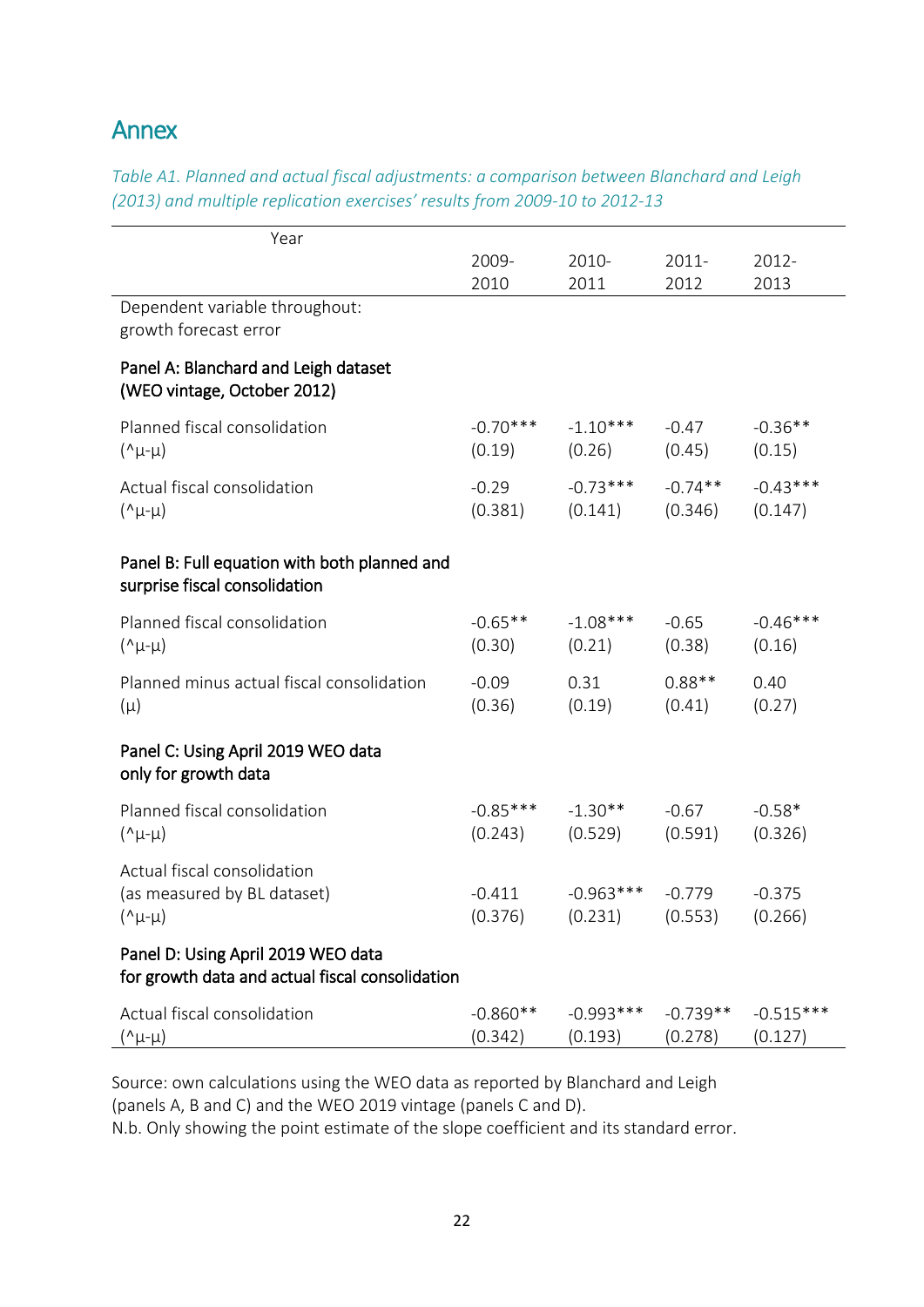| Sample: EU                                             |         |           |           |           |             |           |            |            |           |         |         |          |           |           |           |
|--------------------------------------------------------|---------|-----------|-----------|-----------|-------------|-----------|------------|------------|-----------|---------|---------|----------|-----------|-----------|-----------|
| Dep. var.: growth forecast error                       | 2005    | 2006      | 2007      | 2008      | 2009        | 2010      | 2011       | 2012       | 2013      | 2014    | 2015    | 2016     | 2017      | 2018      | 2019      |
| Fiscal consolidation surprise:<br>planned minus actual |         |           |           |           |             |           |            |            |           |         |         |          |           |           |           |
| fiscal consolidation                                   | $-0.06$ | $-0.04$   | 0.41      | $-0.93**$ | $0.89**$    | $0.40***$ | $0.77***$  | $0.92*$    | $-0.08$   | $-0.39$ | $-0.44$ | $-0.66$  | $-0.04$   | 0.89      | $0.75***$ |
| $\mu$                                                  | (0.193) | (0.249)   | (0.270)   | $-0.441$  | (0.384)     | (0.085)   | (0.246)    | $-0.531$   | (0.140)   | (0.270) | (1.631) | (0.977)  | (0.397)   | (0.566)   | (0.289)   |
| Planned fiscal consolidation<br>$\ddot{\mu} - \mu$     | 0.01    | 0.31      | 0.74      | $-1.04**$ | 0.68        | $-0.44*$  | $-1.18***$ | 0,11       | $-0.28$   | 0.81    | 2.13    | 1.65     | $-0.00$   | 0.32      | 0.01      |
|                                                        | (0.373) | (0.347)   | (0.604)   | $-0,448$  | (1.152)     | (0.215)   | (0.207)    | $-0,115$   | (0.274)   | (0.515) | (2.463) | (1.442)  | (0.525)   | (0.457)   | (0.236)   |
| Constant                                               | 0.52    | $0.86***$ | $2.39***$ | $-1.10*$  | $-12.75***$ | $-0.13$   | $1.45***$  | $-2.24***$ | $-1.26**$ | 0.86    | $2.60*$ | $1.99**$ | $1.50***$ | $2.26***$ | $-0.29$   |
|                                                        | (0.416) | (0.385)   | (0.459)   | $-0.622$  | (1.509)     | (0.688)   | (0.438)    | $-0.789$   | (0.528)   | (0.752) | (1.441) | (0.953)  | (0.416)   | (0.567)   | (0.223)   |
| Observations                                           | 15      | 15        | 25        | 27        | 27          | 27        | 27         | 27         | 27        | 27      | 26      | 27       | 27        | 27        | 27        |
| R-squared                                              | 0.004   | 0.090     | 0.239     | 0,192     | 0.218       | 0.391     | 0.659      | 0,245      | 0.109     | 0.110   | 0.114   | 0.115    | 0.001     | 0.175     | 0.164     |

Robust standard errors in parentheses

\*\*\* p<0.01, \*\* p<0.05, \* p<0.1

$$
growth\ forecast\ error = \mu \big(\widehat{def}_{t+1} - def_{t+1}\big) + (\hat{\mu} - \mu)\widehat{def}_{t+1}
$$

Source: own calculations using the AMECO data.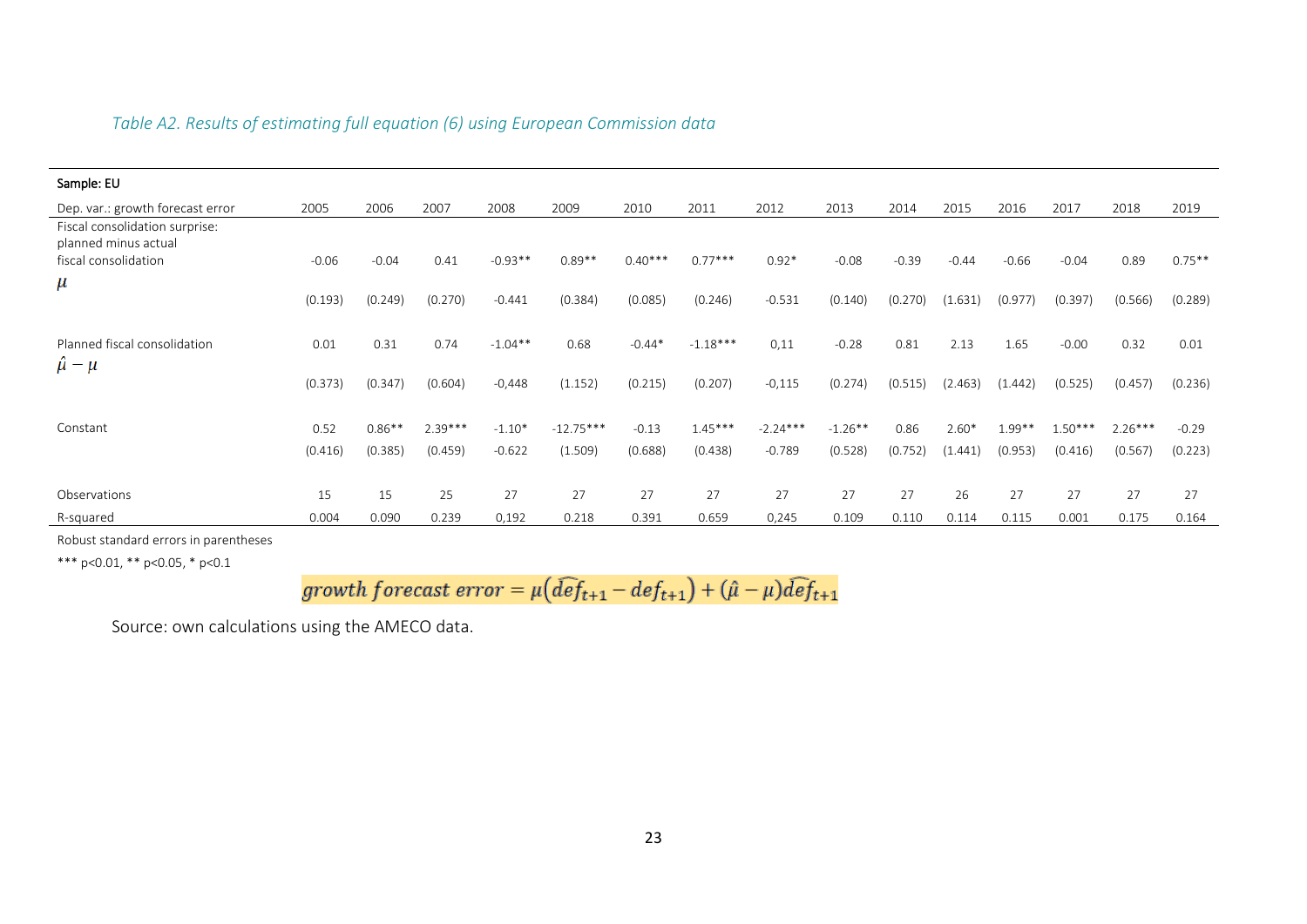| Mean growth forecast error                      | 1.35    | 1.83      | 2.09      | $-2.42$    | $-10.77$    | 0.50     | 0.74       | $-2.85$    | $-1.43$   | 1.44    | 2.17    | 1.87    | 1.54      | 1.48      | $-0.42$ |
|-------------------------------------------------|---------|-----------|-----------|------------|-------------|----------|------------|------------|-----------|---------|---------|---------|-----------|-----------|---------|
| Standard deviation growth forecast error        | 2.01    | 2.21      | 2.27      | 4.28       | 6.21        | 3.58     | 3.40       | 3.48       | 2.44      | 3.02    | 6,13    | 4.63    | 2.06      | 2.04      | 0.99    |
| Mean planned fiscal consolidation               | $-0.31$ | $-0.21$   | $-0.31$   | 0.13       | 0.02        | $-1.08$  | $-0.05$    | 1,72       | 0.84      | 0.53    | $-0.24$ | $-0.40$ | $-0.32$   | $-0.52$   | $-0.58$ |
| Standard deviation planned fiscal consolidation | 0.82    | 1.06      | 0.75      | 1.20       | 0.86        | 2.65     | 2.02       | 4.50       | 2.34      | 1.07    | 1.08    | 1.02    | 1.04      | 0.85      | 0.71    |
| Sample: EU                                      |         |           |           |            |             |          |            |            |           |         |         |         |           |           |         |
| Dep. var.: growth forecast error                | 2005    | 2006      | 2007      | 2008       | 2009        | 2010     | 2011       | 2012       | 2013      | 2014    | 2015    | 2016    | 2017      | 2018      | 2019    |
| Planned fiscal consolidation                    | $-0.00$ | 0.28      | 1.08      | $-0.54$    | 0.54        | $-0.46*$ | $-1.15***$ | 0.14       | $-0.33$   | 0.81    | 1.92    | 1.34    | 0.00      | 0.61      | 0.06    |
|                                                 | (0.366) | (0.283)   | (0.680)   | (0.434)    | (1.654)     | (0.245)  | (0.360)    | (0.108)    | (0.205)   | (0.528) | (1.884) | (1.086) | (0.511)   | (0.647)   | (0.295) |
|                                                 |         |           |           |            |             |          |            |            |           |         |         |         |           |           |         |
| Constant                                        | 0.56    | $0.90***$ | $2.42***$ | $-2.35***$ | $-10.78***$ | 0.00     | 0.69       | $-3.08***$ | $-1.15**$ | 1.00    | $2.72*$ | $2.41*$ | $1.54***$ | $1.79***$ | $-0.39$ |
|                                                 | (0.415) | (0.286)   | (0.456)   | (0.838)    | (1.226)     | (0.733)  | (0.489)    | (0.763)    | (0.430)   | (0.680) | (1.527) | (1.213) | (0.379)   | (0.479)   | (0.232) |
|                                                 |         |           |           |            |             |          |            |            |           |         |         |         |           |           |         |
| Observations                                    | 15      | 15        | 25        | 27         | 27          | 27       | 27         | 27         | 27        | 27      | 26      | 27      | 27        | 27        | 27      |
| R-squared                                       | 0.000   | 0.089     | 0.126     | 0.023      | 0.006       | 0.116    | 0.471      | 0.031      | 0.103     | 0.083   | 0.110   | 0.087   | 0.000     | 0.064     | 0.002   |

*Table A3. Results of estimating the planned fiscal adjustment using European Commission data*

Robust standard errors in parentheses

\*\*\* p<0.01, \*\* p<0.05, \* p<0.1

Source: own calculations using the AMECO data.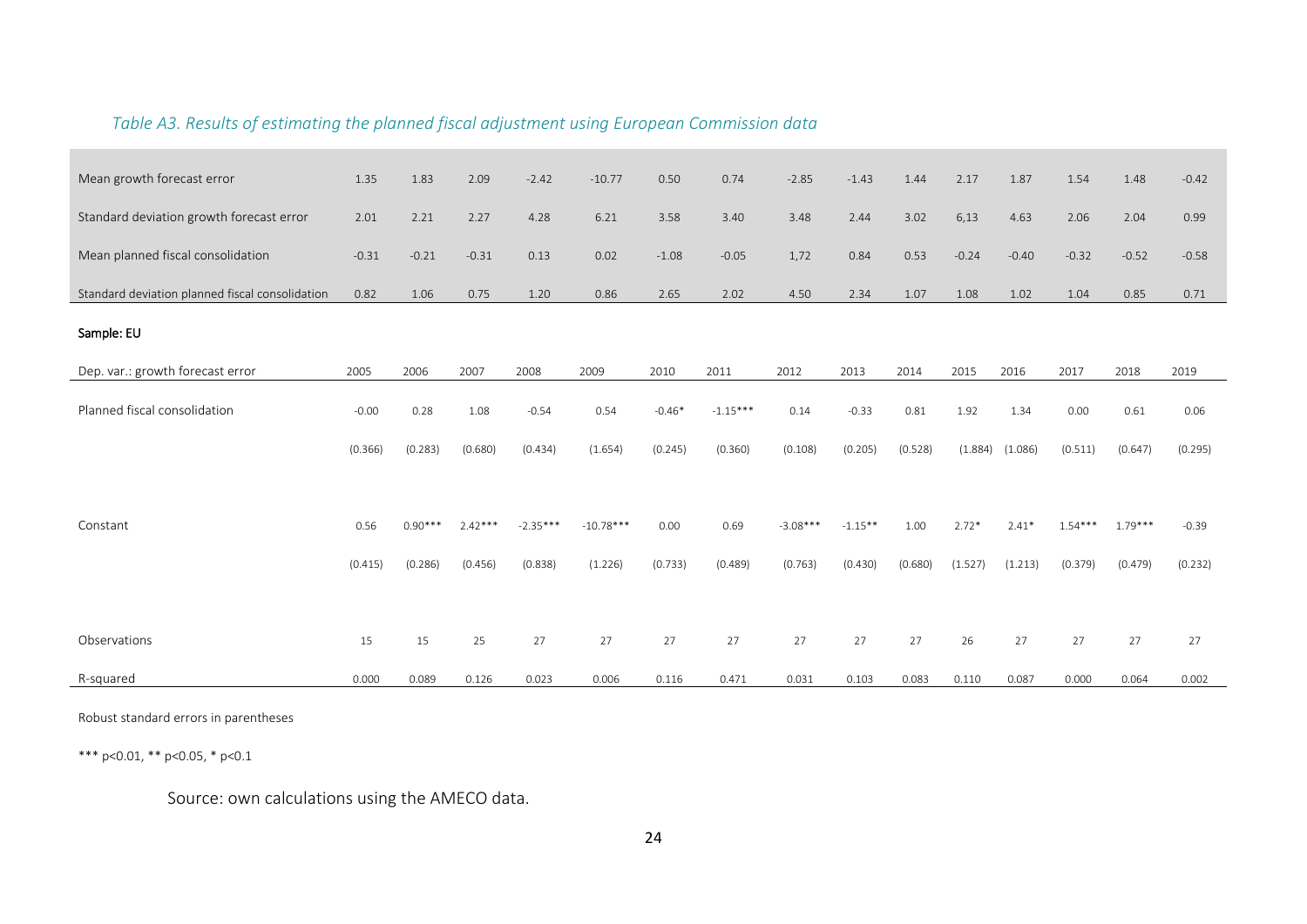| Mean growth forecast error                                                           | 1.35               | 1.65               | 1.83                | 2.23                | 2.09                 | 2.75                 | $-2.42$               | $-1.82$              | $-10.77$               | $-9.63$               | 0.50                 | 0.70               | 0.74                 | 0.88                 | $-2.85$                | $-2.77$              |
|--------------------------------------------------------------------------------------|--------------------|--------------------|---------------------|---------------------|----------------------|----------------------|-----------------------|----------------------|------------------------|-----------------------|----------------------|--------------------|----------------------|----------------------|------------------------|----------------------|
| Std. dev. growth forecast error                                                      | 2.01               | 2.35               | 2.21                | 2.60                | 2.27                 | 2.50                 | 4.28                  | 4.63                 | 6.21                   | 6.09                  | 3.58                 | 3.86               | 3.40                 | 3.77                 | 3.48                   | 3.67                 |
| Mean fiscal consolidation surprise                                                   | $-0.80$            | $-0.18$            | $-1.21$             | $-1.01$             | $-0.18$              | 0.71                 | 1.27                  | 2.22                 | 2.20                   | 3.31                  | 0.38                 | 0.22               | $-1.00$              | $-0.78$              | $-0.87$                | $-0.82$              |
| Std. dev. fiscal consolidation surprise                                              | 1.52               | 1.07               | 1.22                | 1,10                | 1.98                 | 1.56                 | 2.01                  | 2.46                 | 3.20                   | 2.80                  | 4.70                 | 1.40               | 1.91                 | 1.71                 | 1.76                   | 2.18                 |
| Mean planned fiscal consolidation                                                    | $-0.31$            | 0.13               | $-0.21$             | $-0.33$             | $-0.31$              | 0.39                 | 0.13                  | 0.16                 | 0.02                   | 0.09                  | $-1.08$              | $-0.87$            | $-0.05$              | 0.50                 | 1.72                   | 1.73                 |
| Std. dev. planned fiscal consolidation                                               | 0.82               | 0.77               | 1.06                | 1.12                | 0.75                 | 0.99                 | 1.20                  | 0.76                 | 0.86                   | 0.98                  | 2.65                 | 1.51               | 2.02                 | 1.89                 | 4.50                   | 1.44                 |
| sample: EU                                                                           | AMECO              | <b>WEO</b>         | AMECO               | <b>WFO</b>          | AMECO                | WEO                  | AMECO                 | WEO                  | AMECO                  | WEO                   | AMECO                | WEO                | AMECO                | <b>WEO</b>           | AMECO                  | WEO                  |
| Dep. var.: growth forecast error                                                     | 2005               |                    | 2006                |                     | 2007                 |                      | 2008                  |                      | 2009                   |                       | 2010                 |                    |                      | 2011                 | 2012                   |                      |
| Fiscal consolidation surprise: planned<br>minus actual fiscal consolidation<br>$\mu$ | $-0.06$<br>(0.193) | $-0.19$<br>(0.404) | $-0.04$<br>(0.249)  | 0.35<br>(0.353)     | 0.41<br>(0.270)      | $-0.27$<br>(0.296)   | $-0.93**$<br>$-0,441$ | $-0.69**$<br>(0.246) | $0.89**$<br>(0.384)    | $-0.28$<br>(0.391)    | $0.40***$<br>(0.085) | 0.64<br>(0.852)    | $0.77***$<br>(0.246) | $1.15***$<br>(0.354) | $0.92*$<br>$-0,531$    | $0.82**$<br>(0.342)  |
| Planned fiscal consolidation                                                         | 0.01               | 0.09               | 0.31                | $-0.43$             | 0.74                 | 0.40                 | $-1.04**$             | 0.16                 | 0.68                   | 0.89                  | $-0.44*$             | $-1.04$            | $-1.18***$           | $-1.04**$            | 0.11                   | $-0.44$              |
| $\hat{\mu} - \mu$                                                                    | (0.373)            | (0.628)            | (0.347)             | (0.371)             | (0.604)              | (0.407)              | $-0,448$              | (0.731)              | (1.152)                | (1.200)               | (0.215)              | (0.803)            | (0.207)              | (0.395)              | $-0,115$               | (0.405)              |
| Constant                                                                             | 0.52<br>(0.416)    | 0.66<br>(0.514)    | $0.86**$<br>(0.385) | $1.07**$<br>(0.442) | $2.39***$<br>(0.459) | $1.79***$<br>(0.408) | $-1.10*$<br>$-0,622$  | $-0.72$<br>(0.804)   | $-12.75***$<br>(1.509) | $-6.88***$<br>(1.066) | $-0.13$<br>(0.688)   | $-0.05$<br>(1.366) | $1.45***$<br>(0.438) | $2.01***$<br>(0.606) | $-2.24***$<br>$-0,789$ | $-2.15**$<br>(0.937) |
| Observations                                                                         | 15                 | 12                 | 15                  | 12                  | 25                   | 14                   | 27                    | 14                   | 27                     | 14                    | 27                   | 18                 | 27                   | 18                   | 27                     | 22                   |
| R-squared                                                                            | 0.004              | 0.014              | 0.090               | 0.176               | 0.239                | 0.086                | 0,192                 | 0.497                | 0.218                  | 0.109                 | 0.391                | 0.169              | 0.659                | 0.669                | 0,245                  | 0.349                |

*Table A4(a). Results of estimating full equation (6): comparison between European Commission and IMF data (from 2004-5 to 2011-12)*

Robust standard errors in parentheses

\*\*\* p<0.01, \*\* p<0.05, \* p<0.1

Source: own calculations using the AMECO and WEO data.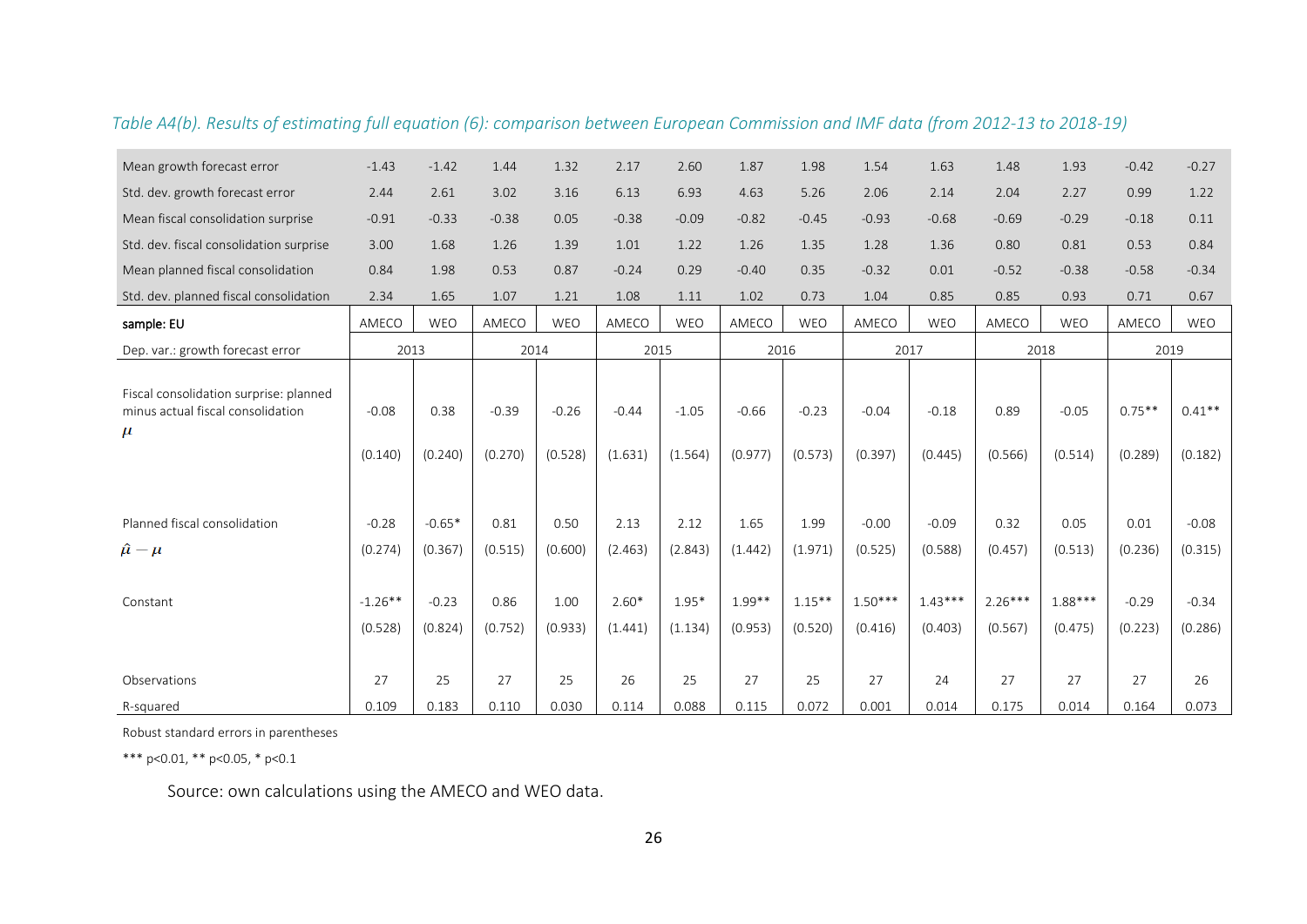### *Table A5(a). Results of estimating the planned fiscal adjustment: comparison between European Commission and IMF data (from 2004-5 to 2011- 12)*

| Mean growth forecast error               | 1.35                                  | 1.65                               | 1.83                                    | 2.23                                  | 2.09                                    | 2.75                                    | $-2.42$                                     | $-1.82$                                  | $-10.77$                                  | $-9.63$                                  | 0.50                                   | 0.70                                  | 0.74                                     | 0.88                                       | $-2.85$                                  | $-2.77$                                     |
|------------------------------------------|---------------------------------------|------------------------------------|-----------------------------------------|---------------------------------------|-----------------------------------------|-----------------------------------------|---------------------------------------------|------------------------------------------|-------------------------------------------|------------------------------------------|----------------------------------------|---------------------------------------|------------------------------------------|--------------------------------------------|------------------------------------------|---------------------------------------------|
| Std. dev. growth forecast error          | 2.01                                  | 2.35                               | 2.21                                    | 2.60                                  | 2.27                                    | 2.50                                    | 4.28                                        | 4.63                                     | 6.21                                      | 6.09                                     | 3.58                                   | 3.86                                  | 3.40                                     | 3.77                                       | 3.48                                     | 3.67                                        |
| Mean planned fiscal consolidation        | $-0.31$                               | 0.13                               | $-0.21$                                 | $-0.33$                               | $-0.31$                                 | 0.39                                    | 0.13                                        | 0.16                                     | 0.02                                      | 0.09                                     | $-1.08$                                | $-0.87$                               | $-0.05$                                  | 0.50                                       | 1.72                                     | 1.73                                        |
| Std. dev. planned fiscal consolidation   | 0.82                                  | 0.77                               | 1.06                                    | 1.12                                  | 0.75                                    | 0.99                                    | 1.20                                        | 0.76                                     | 0.86                                      | 0.98                                     | 2.65                                   | 1.51                                  | 2.02                                     | 1.89                                       | 4.50                                     | 1.44                                        |
| sample: EU                               | AMECO                                 | WEO                                | AMECO                                   | WEO                                   | AMECO                                   | WEO                                     | AMECO                                       | WEO                                      | AMECO                                     | WEO                                      | AMECO                                  | WEO                                   | AMECO                                    | WEO                                        | AMECO                                    | WEO                                         |
| Dep. var.: growth forecast error         | 2005                                  |                                    | 2006                                    |                                       | 2007                                    |                                         | 2008                                        |                                          | 2009                                      |                                          | 2010                                   |                                       | 2011                                     |                                            | 2012                                     |                                             |
| Planned fiscal consolidation<br>Constant | $-0.00$<br>(0.366)<br>0.56<br>(0.415) | 0.02<br>(0.664)<br>0.70<br>(0.540) | 0.28<br>(0.283)<br>$0.90***$<br>(0.286) | $-0.31$<br>(0.403)<br>0.75<br>(0.437) | 1.08<br>(0.680)<br>$2.42***$<br>(0.456) | 0.21<br>(0.336)<br>$1.68***$<br>(0.382) | $-0.54$<br>(0.434)<br>$-2.35***$<br>(0.838) | 1.05<br>(1.174)<br>$-2.39***$<br>(0.730) | 0.54<br>(1.654)<br>$-10.78***$<br>(1.226) | 0.65<br>(1.217)<br>$-7.80***$<br>(0.819) | $-0.46*$<br>(0.245)<br>0.00<br>(0.733) | $-0.86$<br>(0.667)<br>0.24<br>(1.180) | $-1.15***$<br>(0.360)<br>0.69<br>(0.489) | $-1.18*$<br>(0.643)<br>$1.18**$<br>(0.518) | 0.14<br>(0.108)<br>$-3.08***$<br>(0.763) | $-0.41$<br>(0.691)<br>$-2.87***$<br>(1.002) |
| Observations<br>R-squared                | 15<br>0.000                           | 12<br>0.000                        | 15<br>0.089                             | 12<br>0.084                           | 25<br>0.126                             | 14<br>0.020                             | 27<br>0.023                                 | 14<br>0.104                              | 27<br>0.006                               | 14<br>0.045                              | 27<br>0.116                            | 18<br>0.118                           | 27<br>0.471                              | 18<br>0.378                                | 27<br>0.031                              | 22<br>0.034                                 |

Robust standard errors in parentheses

\*\*\* p<0.01, \*\* p<0.05, \* p<0.1

Source: own calculations using the AMECO and WEO data.